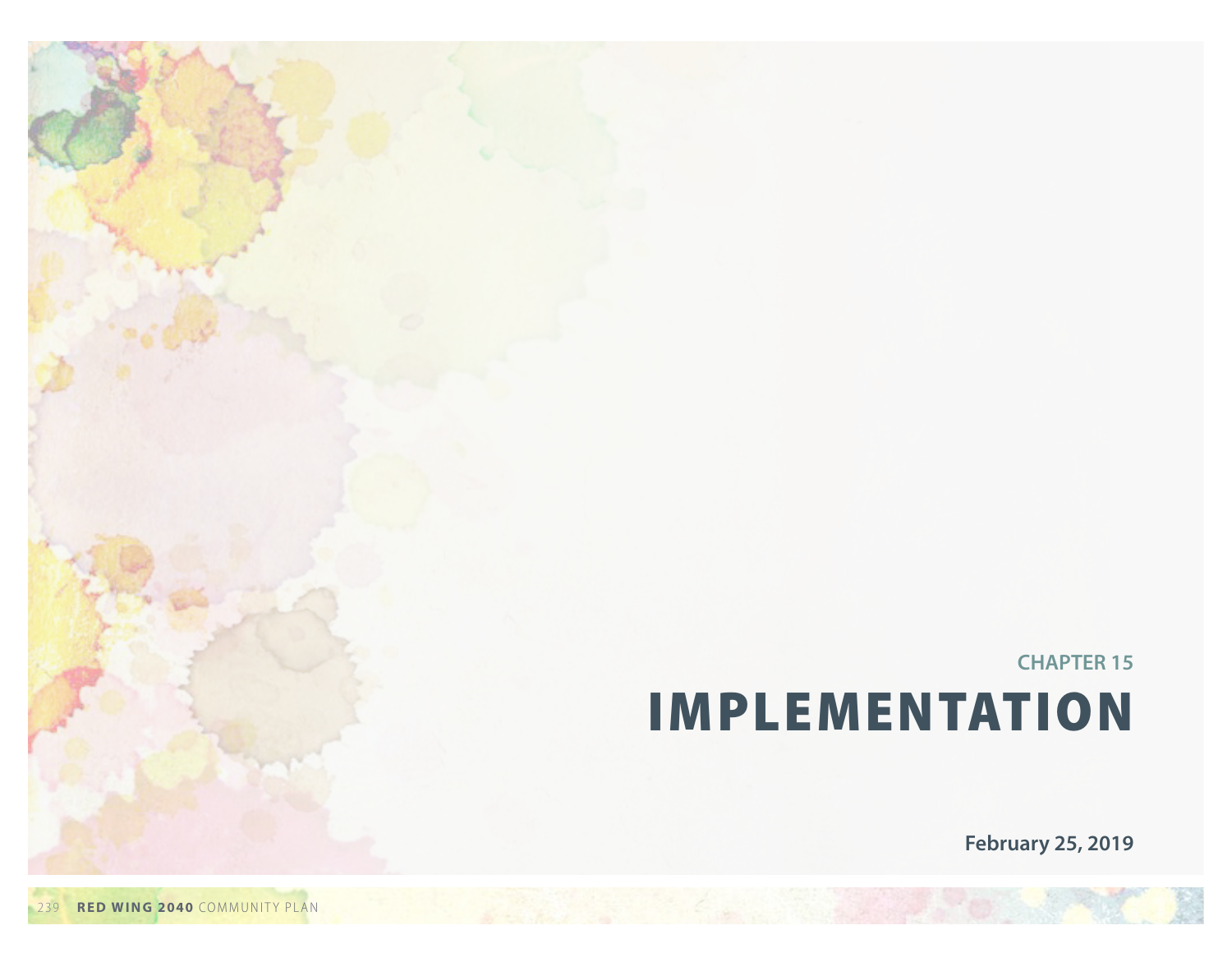## **Introduction**

Many people in the Red Wing area helped create the *2040 Community Plan*, and we will need everyone to help implement its strategies—governments, schools, organizations, businesses, nonprofits, civic clubs, residents, advocacy groups, philanthropic foundations, and others. The effectiveness of the plan depends on prioritizing actions and initiatives since we won't be able to implement every strategy right away. However, through strong partnerships, we'll move priority actions forward using the plan as a guide and implementation as incentive.

# **How We'll Implement the Plan**

The following strategies provide a framework for how we will implement the *2040 Community Plan*:

### **1. Establish a Red Wing 2040 Community Implementation Team**

We will establish a Community Implementation Team to ensure accountability. The implementation team will be a small group of up to 10 community leaders representing both public and private interests. Its membership will include at least one elected official from the City of Red Wing (mayor or council member) and representatives of nonprofits, business, city, county, school district, and college.

The City of Red Wing government will be the initial convener and facilitator of the implementation team and provide staff time through the Community Engagement Specialist and others; however, over time the group may function more independently.

The Community Implementation Team will initially meet on a quarterly basis to do the following:

- » Help set top priorities
- Lay out the process for getting things done
- » Work with local experts to establish objectives and targets
- » Identify barriers to success
- » Recognize new emerging needs that may require exploration
- » Review progress and identify when and how to report to the public
- » Monitor and guide the plan's implementation

Reporting will be on an annual basis to the City Council, the public, and other organizations.

### **2. Establish a Red Wing 2040 City Government Leadership Team**

It is important that city government commit to the implementation of the *Community Plan*. Coordination of efforts across all departments will benefit by having a City Staff Leadership Team spearheaded by the Community Development Department and Administration Department. A key part of the leadership team will be the Community Engagement Specialist, who will be responsible for facilitating the leadership team and reaching out for community input as needed throughout implementation.

No one solution is the ultimate answer to challenges. We encourage innovation and flexibility in implementing the plan's direction. We will also maintain the plan's integrity by demonstrating consistency within its vision and SHARE principles.

The City Staff Leadership Team will also be responsible for managing the online report card (or dash board) to continue measuring and reporting progress on the plan's strategic initiatives. Successful implementation of the *Community Plan* will require a commitment to maintain adequate staff resources to carry out and report progress on strategies.

### **3. Continue Community Collaborations**

City staff and leadership look forward to working together with community partners to implement the plan. Initiatives are happening now, and the community continues to move forward. At times city government will take a lead role in an action. At other times, community partners will take the lead. Often, that responsibility will fall within a public-private partnership.

Different strategies will inevitably require different amounts of commitment. The two types of partners will be required to get things done:

**Lead Partners**: Lead Partners are entities that agree to lead a strategy, action, or series of actions. This may involve funding, staffing, researching, or coordinating actions. It also may mean recruiting other partners and participating in Red Wing 2040 community forums and activities.

**Support Partners**: Support partners are those organizations that have pledged to provide assistance to lead partners in support of the effort. They collaborate, provide time or financial resources, possibly provide volunteers, and help promote the work to the public and/or their constituents.

Red Wing is incredibly fortunate to have so many dedicated organizations, schools, businesses, and groups working for the common good of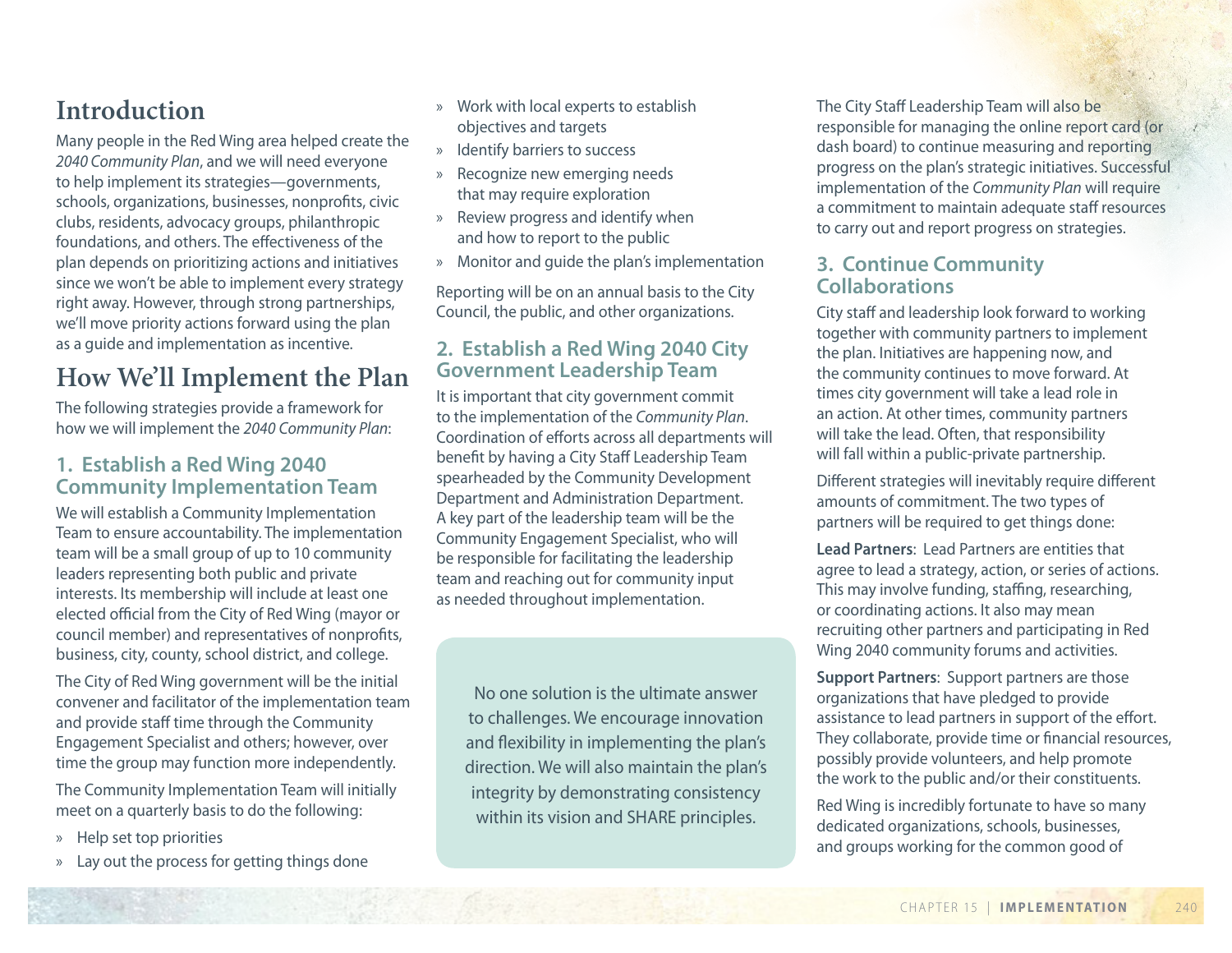the community. You'll find a list of many of these partners, with their missions and details of their work, in the *2040 Online Library* (link here).

### **4. Conduct an Annual Community Meeting**

An annual meeting or celebration will be a recurring event to honor successes, evaluate failures or inaction, and build momentum for the upcoming year. General discussion about the past year, emerging trends or lessons learned, what's ahead in the new year, and networking will be important aspects of the annual meeting.

Coordinating the community meeting will be the responsibility of the Community Implementation Team and City Staff Leadership Team. All community members will be welcome, with specific invites to those working on specific projects.

#### **5. Grow and Promote Volunteerism, Philanthropy, and Leadership**

Volunteerism is critically important to Red Wing. It helps build ownership in the community, strengthens civic engagement, creates relationships, and ultimately contributes to a high quality of life. As Red Wing moves forward with implementation, we will continue the dialogue and grow community participation.

A key strategy for growing volunteer participation is to broaden opportunities for community members to volunteer their services, expertise, and time in the pursuit of carrying out the plan's vision, goals, and strategies. This may mean establishing or expanding on a volunteer coordinator position to help recruit volunteers, align interests, and recognize contributions.

# Community Partners

This list encompasses some (though not all) of the many hard-working organizations throughout Red Wing that work to make our city a vibrant, welcoming place to live and work. You'll find details of their missions and work in the *[2040](https://www.red-wing.org/red-wing-2040.html) [Online Library](https://www.red-wing.org/red-wing-2040.html)* under the title ["Community Partners."](http://lf.ci.red-wing.mn.us/weblink/DocView.aspx?dbid=0&id=163557)

- 1. The Anderson Center at Tower View
- 2. ArtReach
- 3. Colvill Family Center, Red Wing School District
- 4. Downtown Main Street
- 5. Environmental Learning Center
- 6. Every Hand Joined
- 7. Friends of the Bluffs
- 8. Goodhue County Health and Human Services
- 9. Goodhue County Historical Society
- 10. Hispanic Outreach of Goodhue County
- 11. Homeless Response Team
- 12. HOPE Coalition
- 13. Jones Family Foundation
- 14. Live Healthy Red Wing
- 15. Live Well Goodhue County
- 16. Minnesota State College Southeast
- 17. Pier 55 Red Wing Area Seniors
- 18. Prairie Island Indian Community
- 19. Red Wing Area Food Shelf
- 20. Red Wing Area Fund
- 21. Red Wing Artisan Collective
- 22. Red Wing Arts
- 23. Red Wing Chamber of Commerce
- 24. Red Wing Community Education & Recreation **Department**
- 25. Red Wing Family YMCA
- 26. Red Wing Housing and Redevelopment Authority
- 27. Red Wing Ignite
- 28. Red Wing Port Authority
- 29. Red Wing Public Library
- 30. Red Wing School District
- 31. Red Wing Visitors and Convention Bureau
- 32. Additional City of Red Wing Boards and Commissions
- 33. Sheldon Theatre of Performing Arts
- 34. United Way of Goodhue, Wabasha & Pierce Counties
- 35. Youth Outreach
- 36. And More!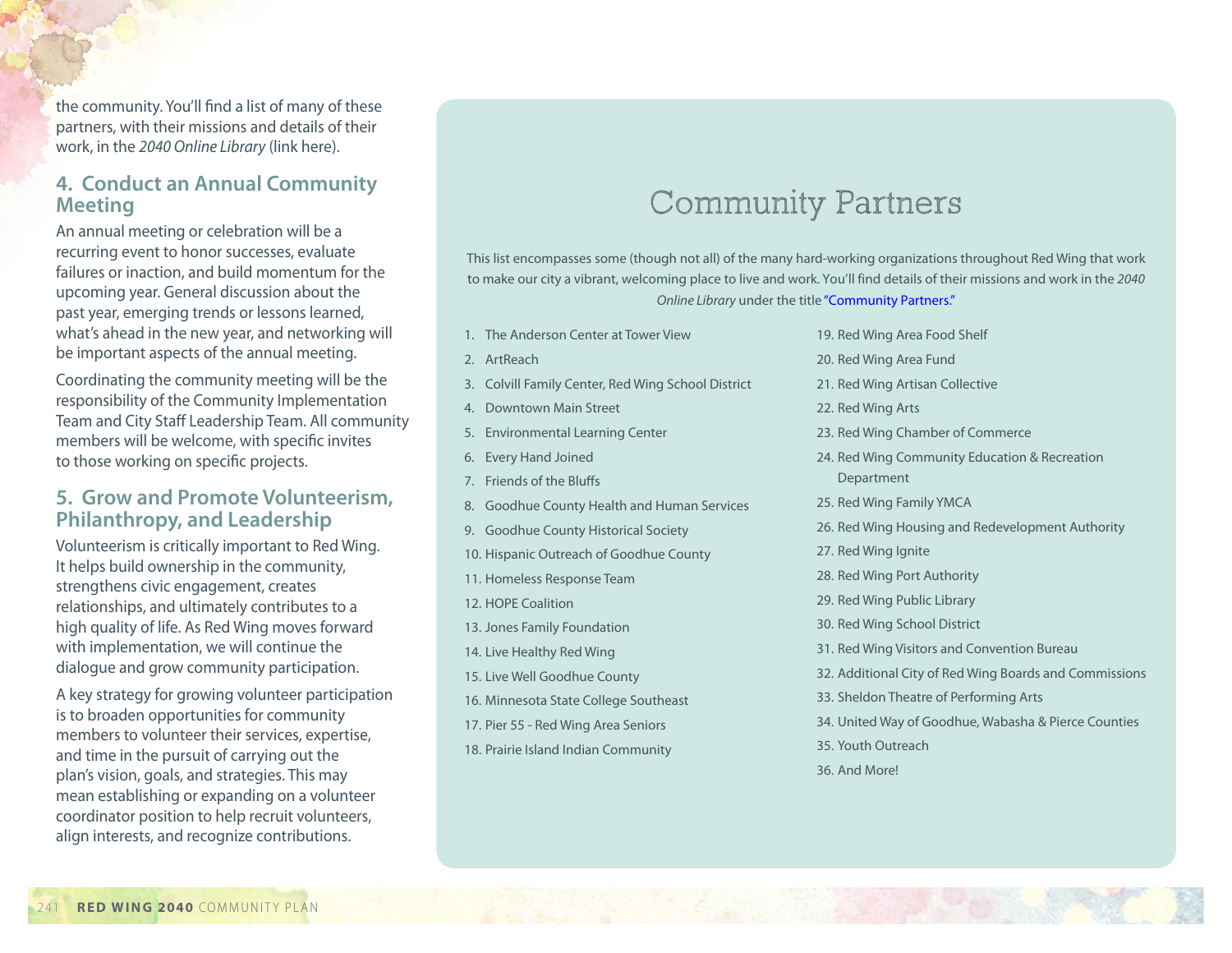### **How We'll Know We're Successful**

Here is how we will know the plan is being actively implemented:

- » The City Council fully supports and takes a leadership role with the *Community Plan*.
- » There is an active Community Implementation Team focused on how to implement the *Community Plan*.
- » City government departments and elected/ appointed leadership take an active role in the plan, provide staff support to initially facilitate and convene the City Staff Leadership Team, and maintain tracking progress.
- » Portions of the *Community Plan* are integrated into the work plans, strategic plans, budgets, and action plans of local institutions, agencies, businesses, governments, schools, foundations, and organizations in ways that are appropriate for them.
- » Community partners and city staff agree to lead and convene efforts in the areas that fit for them in order to implement strategies and actions. They also support and collaborate on other initiatives that fit their vision and mission, and engage in public-private partnerships together.
- » The entire community routinely takes time to evaluate progress and set new priorities.
- » Residents understand they have a role to play, and it will be easy for volunteers to help implement the plan.

# **Full Plan's Strategy Matrix**

As already identified, each chapter in the *Community Plan* ends with a Strategy Matrix that identifies each strategy's SHARE principles, community partners, and general timeline. The following matrix is a combination of all the plan's strategies in one location. For more detail on each one, please refer to the specific chapters.

# **Online Library**

You can see all of the foundational work of Red Wing 2040 on the City's website, *https:// www.red-wing.org/red-wing-2040.html*

# 2040 Progress Chart

### A tool for documenting the plan's implementation

It's important to track how the community is implementing the 2040 strategies. With many people and organizations working toward common goals in different ways, how we chart the process may change over time. At the beginning of this implementation phase, we foresee something we're calling the 2040 Progress Chart. This document will be housed online on the city's 2040 Community Plan web page and will be updated regularly. It will be developed so individuals and organizations can see the various initiatives happening under each 2040 strategy, learn who's responsible for them, and identify where collaborations might form.

The 2040 Progress Chart has purposes for two audiences:

1) It will allow residents to learn what's happening and find out who to connect with to help on an initiative.

2) It will allow people who are beginning or already leading projects to see who else is working in each area so they can connect and potentially develop new partnerships with greater outcomes.

The City of Red Wing and the 2040 Community Implementation Team will be responsible for organizing this reporting tool and evaluating it if it needs to change over time.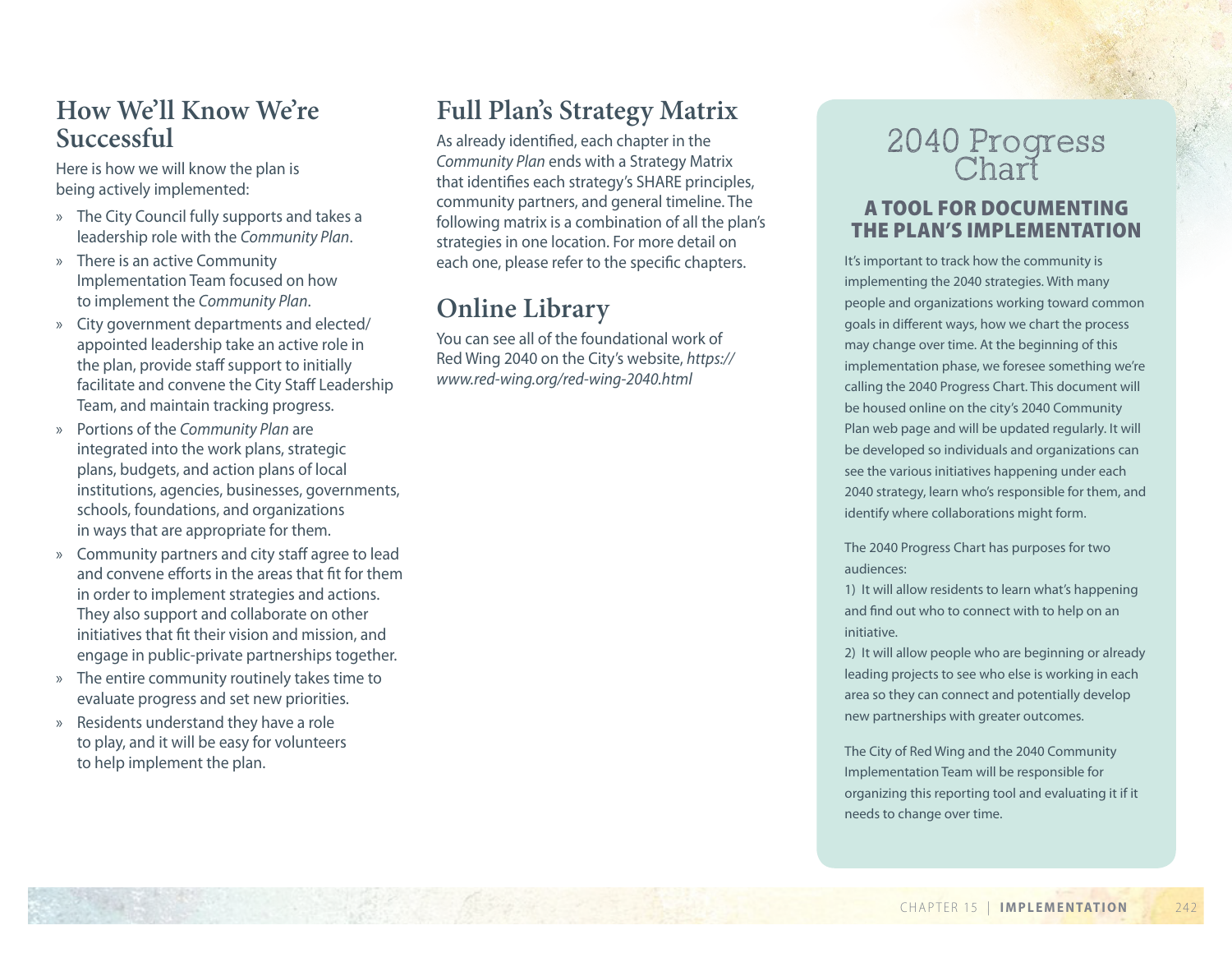TABLE 15.12 STRATEGY MATRIX

| <b>Strategy</b>                                                                                                                                                                                         | <b>SHARE Principle(s)</b>                                    | Who can help achieve this?                                                                                             | <b>Timing</b>     |
|---------------------------------------------------------------------------------------------------------------------------------------------------------------------------------------------------------|--------------------------------------------------------------|------------------------------------------------------------------------------------------------------------------------|-------------------|
| <b>Goal 3.A: Establish climate action plan</b>                                                                                                                                                          |                                                              |                                                                                                                        |                   |
| » Strategy 3.A.1: Reduce CO2 and other toxic gases<br>by 80 percent on or before year 2040                                                                                                              | Sustainable,<br>Healthy, Resilient                           | Local government, Sustainability<br>Commission, utilities,<br>private sector, nonprofit<br>environmental organizations | Long Term         |
| » Strategy 3.A.2: Establish green building policies                                                                                                                                                     | Sustainable,<br>Healthy, Accessible,<br>Resilient, Equitable | <b>Community Development,</b><br>Planning Commission,<br><b>Sustainability Commission</b>                              | <b>Short Term</b> |
| » Strategy 3.A.3: Develop a climate action plan education program                                                                                                                                       | Sustainable,<br>Healthy, Accessible,<br>Resilient, Equitable | Local school district,<br>Sustainability Commission,<br>civic engagement                                               | <b>Short Term</b> |
| » Strategy 3.A.4: Create a climate change adaptation section to the plan                                                                                                                                | Sustainable,<br>Healthy, Resilient                           | Local, state, federal<br>governmental agencies; private<br>sector and other stakeholders<br>including residents        | Long Term         |
| Goal 3.B: Conserve energy and champion renewable energy                                                                                                                                                 |                                                              |                                                                                                                        |                   |
| » Strategy 3.B.1: Focus on transportation initiatives                                                                                                                                                   | Sustainable,<br>Healthy, Accessible,<br>Resilient, Equitable | Public and private sector<br>including developers                                                                      | <b>Short Term</b> |
| » Strategy 3.B.2: Encourage building efficiency                                                                                                                                                         | Sustainable,<br>Healthy, Resilient                           | Utility companies/private<br>enterprise, local government                                                              | Ongoing           |
| » Strategy 3.B.3: Promote clean electricity                                                                                                                                                             | Sustainable,<br>Healthy, Resilient                           | Private sector enterprises<br>including utility companies, solar<br>gardens, car manufacturers                         | Ongoing           |
| Goal 3.C: Preserve, protect, and restore our natural resources.                                                                                                                                         |                                                              |                                                                                                                        |                   |
| » Strategy 3.C.1: Encourage public and private property owners to use<br>diverse, indigenous, drought tolerant flora and trees to harmonize<br>with nature and be adaptable to climate change as needed | Sustainable,<br>Healthy, Resilient,                          | City government, local<br>nurseries, local garden clubs                                                                | Ongoing           |
| Strategy 3.C.2: Encourage community support for vegetation<br>$\rangle$<br>management, including brush removal of invasive plants in<br>parks and open spaces to maintain natural landscape             | Sustainable,<br>Healthy, Resilient                           | City government, residents,<br>local garden club                                                                       | Ongoing           |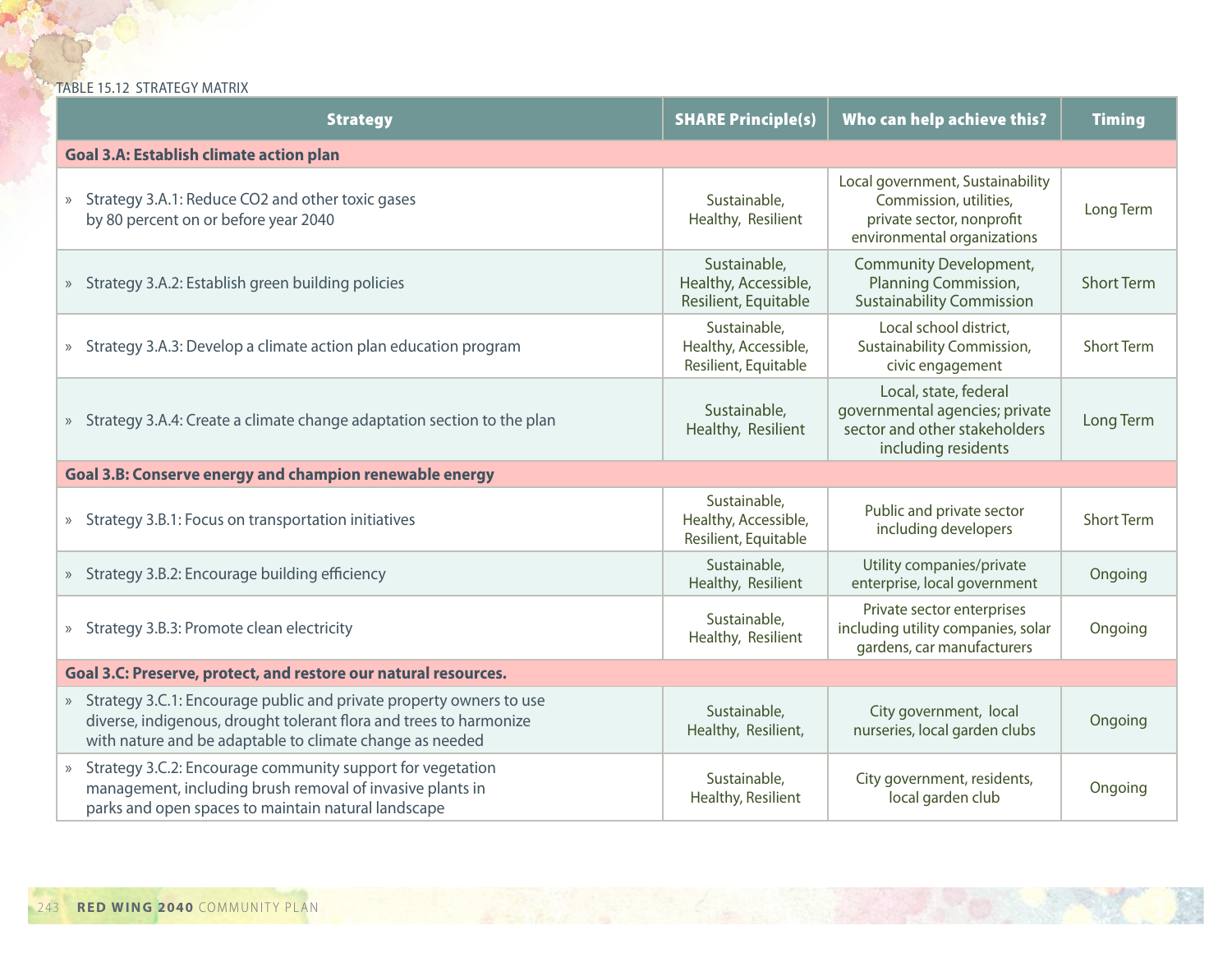| <b>Strategy</b>                                                                                                                                                               | <b>SHARE Principle(s)</b>                      | Who can help achieve this?                                                                                                 | <b>Timing</b>     |
|-------------------------------------------------------------------------------------------------------------------------------------------------------------------------------|------------------------------------------------|----------------------------------------------------------------------------------------------------------------------------|-------------------|
| » Strategy 3.C.3: Preserve the community-wide network of contiguous<br>public open space identified as the green network in Figure 3.2.                                       | Sustainable, Healthy,<br>Accessible, Resilient | <b>Public Works &amp; Community</b><br><b>Development Departments</b>                                                      | Long              |
| » Strategy 3.C.4: Support additional open space preservation endeavors.                                                                                                       | Sustainable, Healthy,<br>Accessible, Resilient | <b>Public Works &amp; Community</b><br><b>Development Departments</b>                                                      | Short             |
| » Strategy 3.C.5: Implement practices to conserve, to the fullest<br>extent possible, water derived from underground aquifers.                                                | Sustainable, Healthy,<br>Accessible, Resilient | City government, County<br>and State government,<br>Sustainability Commission,<br>residents, businesses                    | Long              |
| » Strategy 3.C.6: Locate new parks in areas connected to the green network if possible.                                                                                       | Sustainable, Healthy,<br>Accessible, Resilient | <b>Public Works &amp; Community</b><br><b>Development Departments</b>                                                      | Long              |
| » Strategy 3.C.7: Ensure equitable access to the natural environment<br>to facilitate attachment and support for preservation<br>efforts and promote a healthy mind and body. | Healthy, Accessible,<br>Equitable              | <b>Public Works &amp; Community</b><br><b>Development Departments</b>                                                      | Long              |
| » Strategy 3.C.8: Use xeriscaping and turf reduction to reduce the<br>need for irrigation, mowing, and fertilizer on City lands.                                              | Sustainable, Resilient                         | City government, Sustainability<br>Commission, Goodhue SWCD                                                                | Short             |
| Goal 3.D: Substantially reduce solid waste going into landfills or incinerators                                                                                               |                                                |                                                                                                                            |                   |
| » Strategy 3.D.1: Emphasize and expand recycling efforts                                                                                                                      | Sustainable, Healthy,<br>Accessible, Resilient | City's Public Works<br>Department; private haulers;<br>communications staff                                                | <b>Short Term</b> |
| » Strategy 3.D.2: Expand Red Wing's organic composting                                                                                                                        | Sustainable, Healthy,<br>Accessible, Resilient | City's Public Works Department,<br>private sector enterprise,<br>residents; local coalition to<br>replace incinerator site | <b>Short Term</b> |
| » Strategy 3.D.3: Boost waste reduction                                                                                                                                       | Sustainable,<br>Healthy, Resilient             | City government, civic<br>engagement, lobbying,<br>and private enterprise                                                  | Short Term        |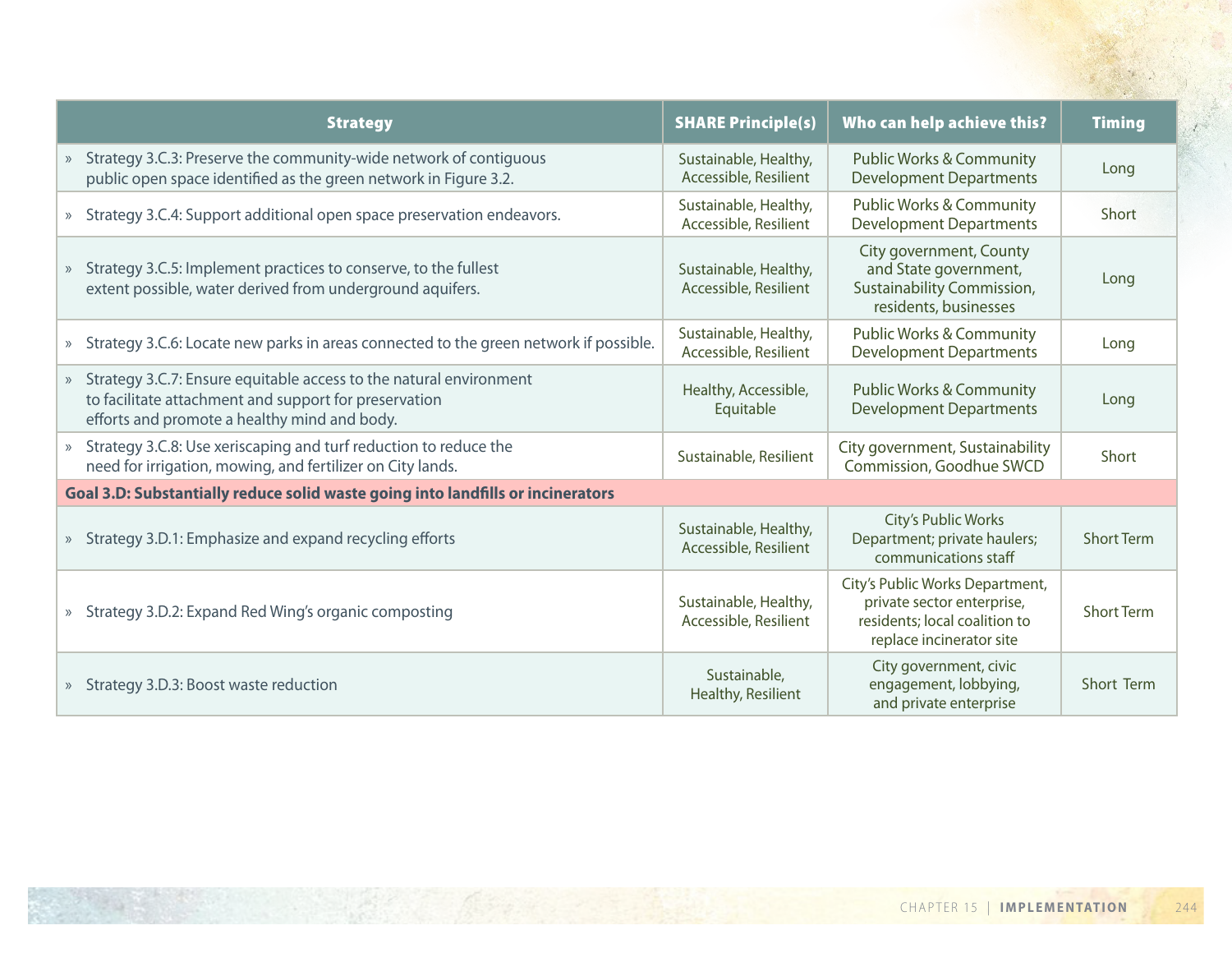| <b>Strategy</b>                                                                            | <b>SHARE Principle(s)</b>          | Who can help achieve this?                                                                                                                                                                                                                    | <b>Timing</b>     |
|--------------------------------------------------------------------------------------------|------------------------------------|-----------------------------------------------------------------------------------------------------------------------------------------------------------------------------------------------------------------------------------------------|-------------------|
| Goal 3.E: Reduce toxic chemicals and other pollutants that get into our local surroundings |                                    |                                                                                                                                                                                                                                               |                   |
| Strategy 3.E.1: Continue to improve storm water management<br>$\rangle$                    | Sustainable,<br>Healthy, Resilient | <b>City Public Works</b><br>Department, Port Authority<br>as well as appropriate State<br>and Federal offices and<br>nonprofit organizations                                                                                                  | Ongoing           |
| » Strategy 3.E.2: Reduce pesticides and other pollutants                                   | Healthy, Resilient,                | City's Public Works Department,<br>City Council, residents                                                                                                                                                                                    | <b>Short Term</b> |
| Strategy 3.E.3: Promote green building<br>$\rangle$                                        | Sustainable,<br>Healthy, Resilient | <b>Local Sustainability</b><br>Commission, HRA, Planning<br>Commission, Chamber of<br>Commerce, other stakeholders<br>involved with residential/<br>commercial construction                                                                   | Ongoing           |
| Strategy 3.E.4: Reduce air pollution<br>$\rangle$                                          | Sustainable,<br>Healthy, Resilient | City's lobbyist, citizens group,<br>environmental nonprofit,<br>Minnesota Highway Patrol,<br>City of Red Wing Police<br>Department, Minnesota<br>Pollution Control Agency,<br><b>Environmental Protection</b><br>Agency, other Federal units. | Ongoing           |

Aged to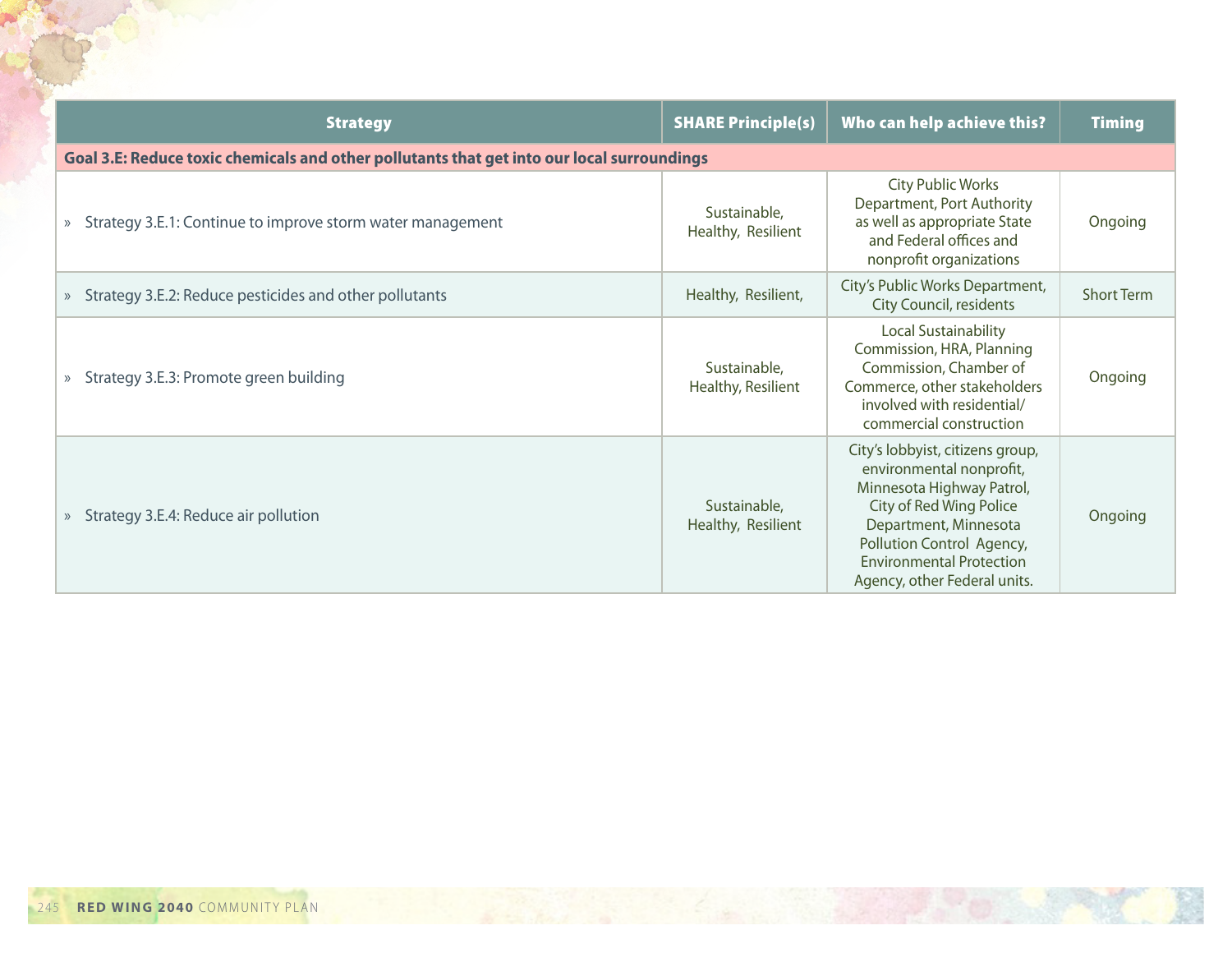| <b>Strategy</b>                                                                                                                                                                                                                                                                                    | <b>SHARE Principle(s)</b>                            | Who can help achieve this?                                                                    | <b>Timing</b> |
|----------------------------------------------------------------------------------------------------------------------------------------------------------------------------------------------------------------------------------------------------------------------------------------------------|------------------------------------------------------|-----------------------------------------------------------------------------------------------|---------------|
| Goal 4.A: Integrate and balance land uses to create healthy and convenient land use patterns throughout the community.                                                                                                                                                                             |                                                      |                                                                                               |               |
| » Strategy 4.A.1: Review and update the City zoning and subdivision controls.                                                                                                                                                                                                                      | Sustainability,<br>Resilience, Health                | City, Community Development,<br>HRA, Planning Commission,<br><b>Sustainability Commission</b> | Short         |
| Strategy 4.A.2: Collaborate with partners to achieve<br>$\rangle$<br>desired development patterns and forms.                                                                                                                                                                                       | Sustainability,<br>Resilience, Health                | City, Community Development,<br>HRA, School District,<br><b>Development Community</b>         | Ongoing       |
| Goal 4.B: Boost revitalization and infill development in already-built areas to accommodate community growth and improve livability.                                                                                                                                                               |                                                      |                                                                                               |               |
| » Strategy 4.B.1: Collaborate with partners to prioritize<br>infill, redevelopment, and reuse.                                                                                                                                                                                                     | Sustainability,<br>Resilience, Health                | City, Community Development,<br>HRA, School District,<br><b>Development Community</b>         | Ongoing       |
| Goal 4.C: Excel at creating a mix of commercial and housing redevelopment, including neighborhoods where people can live, work, shop, learn, and play.                                                                                                                                             |                                                      |                                                                                               |               |
| » Strategy 4.C.1: Promote redevelopment that provides<br>efficient land use and new development types.                                                                                                                                                                                             | Sustainability,<br>Resilience, Health,<br>Accessible | City, Community Development,<br>Port Authority, HRA                                           | Ongoing       |
| » Strategy 4.C.2: Ensure that redevelopment fits the<br>character of their development context.                                                                                                                                                                                                    | Sustainability,<br>Resilience, Health,<br>Accessible | City, Community Development,<br>Port Authority, HRA                                           | Ongoing       |
| Goal 4.D: Accommodate residential and commercial growth in undeveloped areas when developing in developed areas is not feasible.                                                                                                                                                                   |                                                      |                                                                                               |               |
| » Strategy 4.D.1: With the exception of Prairie Island, residential development<br>should be located south of the Canadian Pacific Railroad Corridor<br>and prohibited north of the railroad tracks in order to ensure public<br>safety and avoid residential development in the flood plain area. | Sustainability,<br>Resilience, Health,<br>Accessible | City, Community Development,<br><b>Planning Commission</b>                                    | Ongoing       |
| » Strategy 4.D.2: Design of new subdivisions should take advantage<br>of existing mature landscape features by preserving them and<br>making them a key feature in the subdivisions design-fence rows,<br>ditches/ravines, woodlots, farmsteads, steep slopes/bluffs.                              | Sustainability,<br>Resilience, Health,<br>Accessible | City, Community Development,<br><b>Planning Commission</b>                                    | Ongoing       |

**第五天**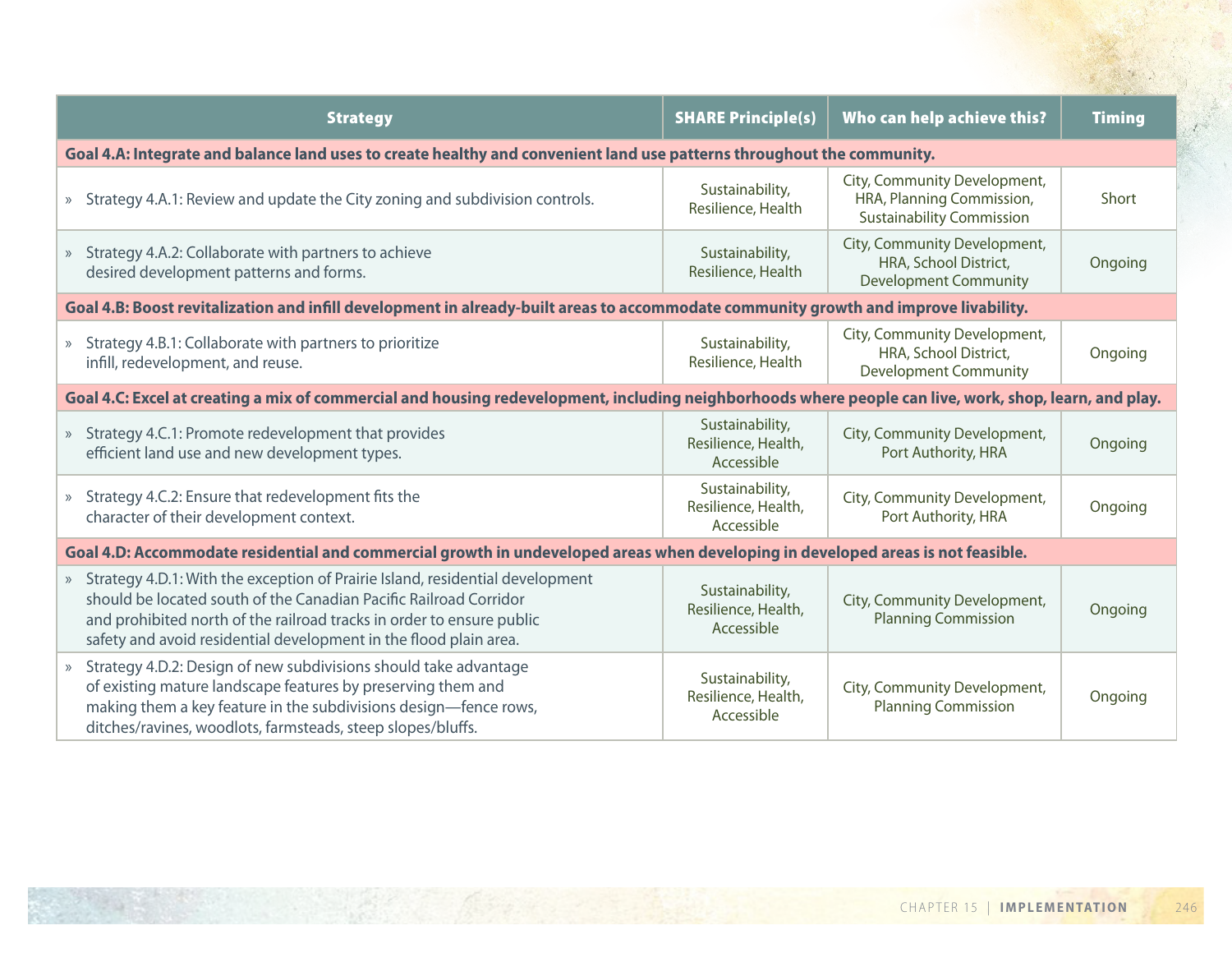| <b>Strategy</b>                                                                                                                                                                                     | <b>SHARE Principle(s)</b>                            | Who can help achieve this?                                                                    | <b>Timing</b> |
|-----------------------------------------------------------------------------------------------------------------------------------------------------------------------------------------------------|------------------------------------------------------|-----------------------------------------------------------------------------------------------|---------------|
| Goal 4.E: Honor, preserve, and reuse historic properties and cultural sites.                                                                                                                        |                                                      |                                                                                               |               |
| » Strategy 4.E.1: Encourage reinvestment in historic and cultural properties.                                                                                                                       | Sustainability,<br>Resilience, Health,<br>Accessible | City, Community Development,<br>Planning Commission, HPC,<br>Foundations, Port Authority, HRA | Ongoing       |
| » Strategy 4.E.2: Where activity centers are adjacent to or encompass<br>historically significant properties, buffers should be established<br>to protect the historical integrity of the property. | Sustainability,<br>Resilience, Health,<br>Accessible | City, Community Development,<br>Planning Commission, HPC,<br>Foundations, Port Authority, HRA | Ongoing       |
| Goal 4.F: Utilize top-quality environmental practices on new and renovated development projects.                                                                                                    |                                                      |                                                                                               |               |
| » Strategy 4.F.1: Reduce hard surface coverage of<br>development to reduce stormwater runoff.                                                                                                       | Sustainability,<br>Resilience, Health,<br>Accessible | City, Community Development,<br><b>Planning Commission</b>                                    | Ongoing       |
| Strategy 4.F.2: Protect sensitive natural resource areas<br>$\gg$<br>from new development and redevelopment.                                                                                        | Sustainability,<br>Resilience, Health,<br>Accessible | City, Community Development,<br><b>Planning Commission</b>                                    | Ongoing       |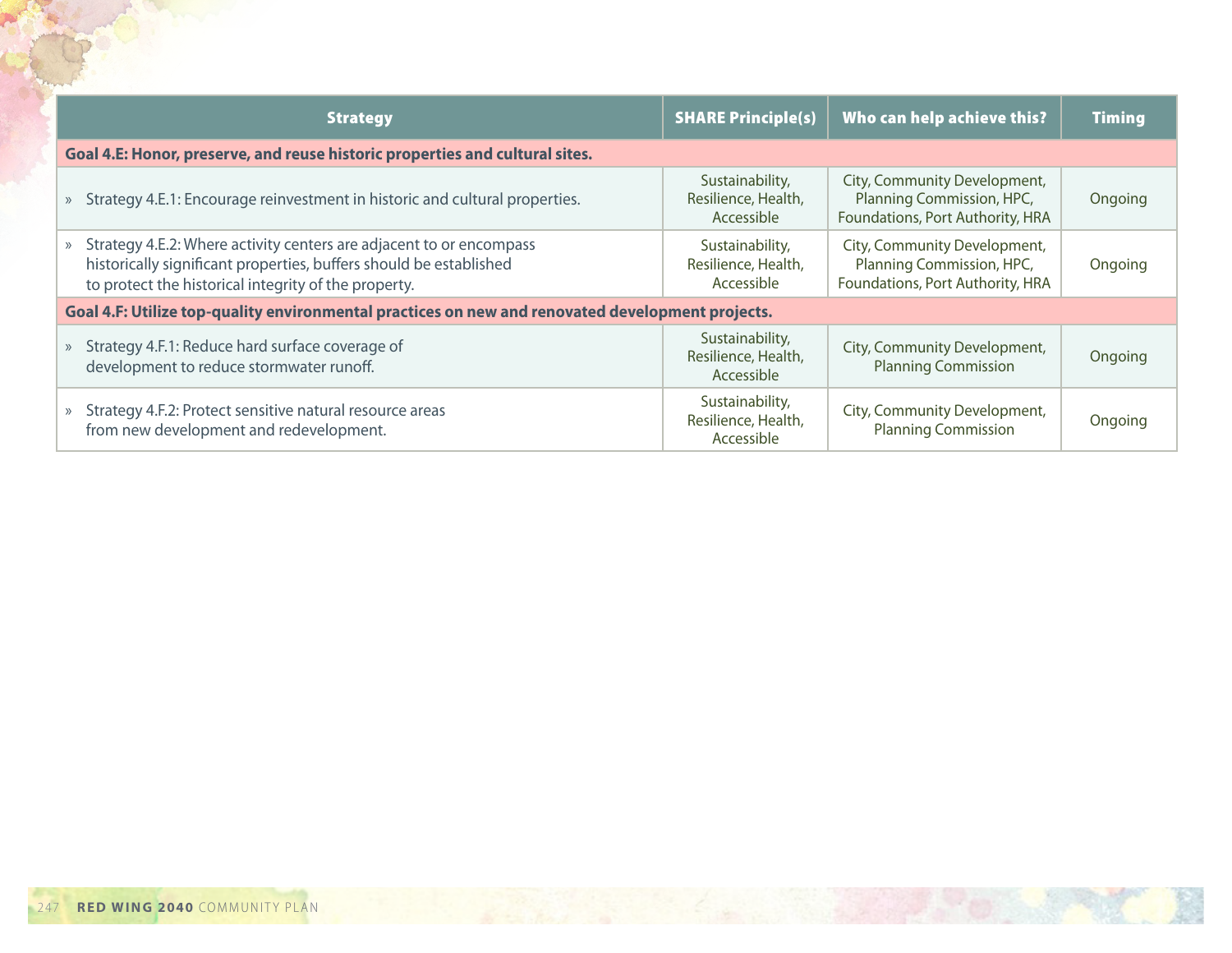| <b>Strategy</b>                                                                                                                                                                   | <b>SHARE Principle(s)</b>                                    | Who can help achieve this?       | <b>Timing</b> |
|-----------------------------------------------------------------------------------------------------------------------------------------------------------------------------------|--------------------------------------------------------------|----------------------------------|---------------|
| Goal 5.A: Provide a storm water system that is functional, economically sustainable, aesthetically pleasing, and environmentally sound.                                           |                                                              |                                  |               |
| » Strategy 5.A.1: Design the surface water systems to mimic<br>natural hydrology and provide flood protection.                                                                    | Sustainability,<br>Resilience                                | City, Private Developers         | Ongoing       |
| » Strategy 5.A.2: Promote groundwater recharge in areas that are most<br>suited to recharge and while protecting drinking water sources.                                          | Sustainability,<br>Resilience, Health,<br>Accessible, Equity | City                             | Ongoing       |
| » Strategy 5.A.3: Infiltrate, detain or retain surface water as close to where rain falls<br>as possible in order to limit runoff reaching tributaries and the Mississippi River. | Sustainability,<br>Resilience                                | City                             | Ongoing       |
| » Strategy 5.A.4: Maximize storm water infiltration and surface filtration<br>to minimize need for underground storm water infrastructure.                                        | Sustainability,<br>Resilience                                | City                             | Ongoing       |
| » Strategy 5.A.5: Support storm water management practices<br>that maintain runoff volumes of greenfield development and<br>reduces runoff volumes on redevelopment sites.        | Sustainability,<br>Resilience                                | City, Private Developers         | Ongoing       |
| » Strategy 5.A.6: Integrate built storm water facilities into<br>development in the form of art or landscape enhancements.                                                        | Health, Accessible                                           | City, Arts Community, Nonprofits | Long term     |
| » Strategy 5.A.7: Inform and educate the public on surface water protection<br>and impacts of water runoff on ground and surface water resources.                                 | Sustainability                                               | City, School District            | Short term    |
| Goal 5.B: Provide a sanitary sewer system for all development in Red Wing that is economically sustainable, energy efficient, and environmentally sound.                          |                                                              |                                  |               |
| » Strategy 5.B.1: Meet or exceed the required standards for water<br>quality of municipal sewage effluent reaching public waters.                                                 | Sustainability,<br>Resilience                                | City                             | Ongoing       |
| » Strategy 5.B.2: Measure, monitor, and manage inflow and<br>infiltration to minimize clear water entering the system.                                                            | Sustainability                                               | City                             | Ongoing       |
| » Strategy 5.B.3: Provide an efficient and cost effective<br>sanitary sewer system that is equitably financed.                                                                    | Sustainability                                               | City                             | Ongoing       |
| » Strategy 5.B.4: Integrate alternative energy sources into operations<br>(such as powering of lift stations) to minimize energy demands.                                         | Sustainability,<br>Resilience                                | City, Third Party Agreements     | Long term     |
| » Strategy 5.B.5: Inspect and maintain the existing system for optimal<br>performance and fund appropriately through usage fees.                                                  | Sustainability,<br>Resilience                                | City                             | Ongoing       |
| » Strategy 5.B.6: Educate the community on appropriate disposal methods and<br>discourage inappropriate wastes from being disposed in the sanitary sewer system.                  | Sustainability                                               | City                             | Short term    |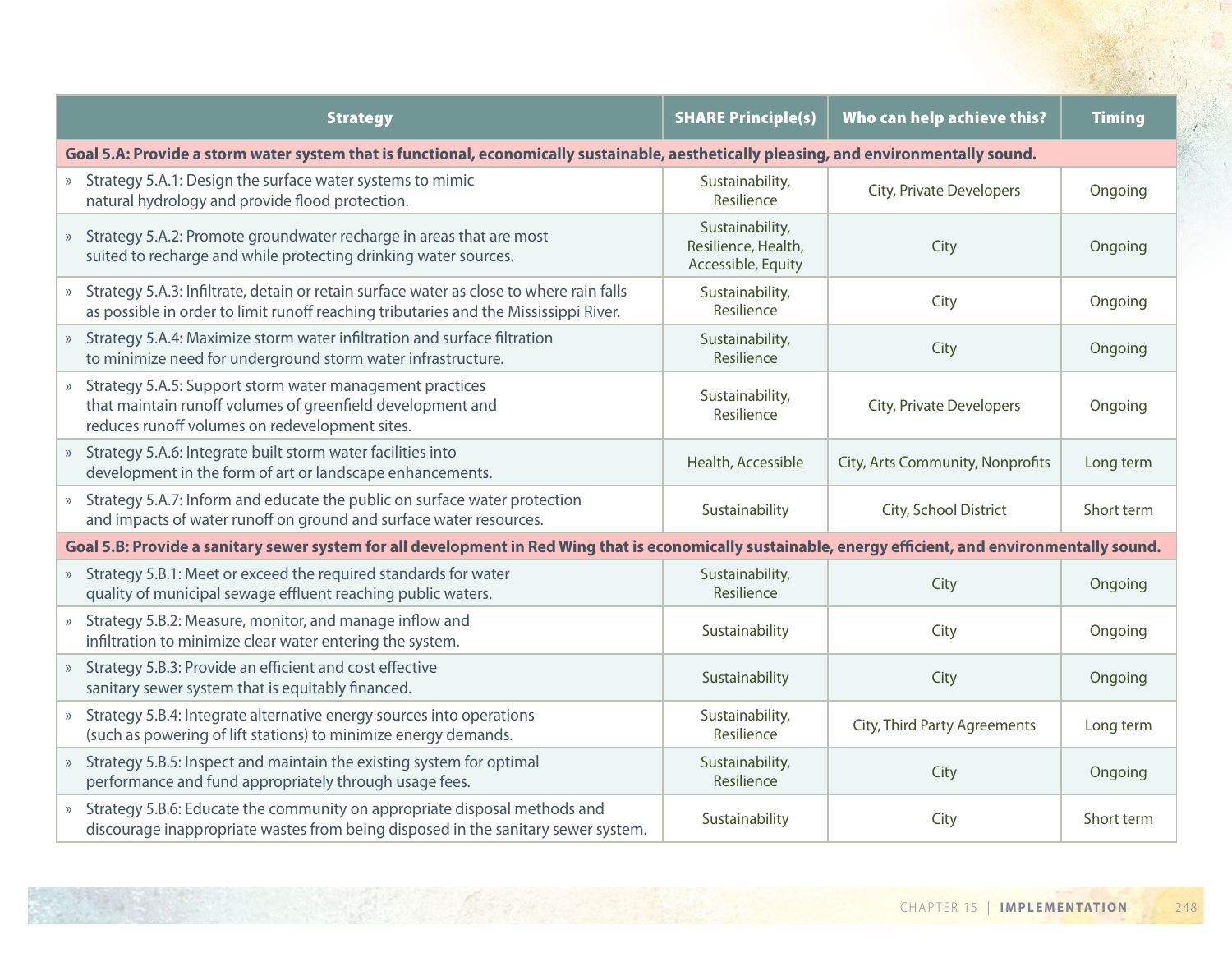| <b>Strategy</b>                                                                                                                                                                                                                                                                                    | <b>SHARE Principle(s)</b>                                                                                                                                                                                                                   | Who can help achieve this?      | <b>Timing</b> |  |  |
|----------------------------------------------------------------------------------------------------------------------------------------------------------------------------------------------------------------------------------------------------------------------------------------------------|---------------------------------------------------------------------------------------------------------------------------------------------------------------------------------------------------------------------------------------------|---------------------------------|---------------|--|--|
|                                                                                                                                                                                                                                                                                                    |                                                                                                                                                                                                                                             |                                 |               |  |  |
| Goal 5.C: Provide adequate sanitary sewer capacity that serves existing neighborhoods and allows for continued growth and renewal of Red Wing.                                                                                                                                                     |                                                                                                                                                                                                                                             |                                 |               |  |  |
| » Strategy 5.C.1: Expand municipal utilities (sewer, water, energy) in an orderly<br>manner that discourages leap-frog development and minimizes bluff impacts.                                                                                                                                    | Sustainability,<br>Resilience, Equity                                                                                                                                                                                                       | City, Plan Commission           | Ongoing       |  |  |
| » Strategy 5.C.2: Coordinate improvements to the existing system with<br>redevelopment (land use and street reconstruction) projects.                                                                                                                                                              | Sustainability,<br>Resilience                                                                                                                                                                                                               | City, HRA, Port Authority       | Ongoing       |  |  |
| » Strategy 5.C.3: Implement a phased replacement plan that will lessen the<br>financial and logistical burden of infrastructure replacement in the future.                                                                                                                                         | Sustainability,<br>Resilience                                                                                                                                                                                                               | City                            | Ongoing       |  |  |
| » Strategy 5.C.4: Plan, design and construct the sanitary sewer system with<br>reserve capacity for localized higher residential densities or commercial<br>sewer users. Reserve capacity can also be used to connect areas that<br>are currently unsewered if it becomes necessary in the future. | Sustainability                                                                                                                                                                                                                              | City                            | Ongoing       |  |  |
| Goal 5.D: Develop the water supply in a manner that minimizes detrimental impacts on natural resources, provides clean drinking water<br>and adequate fire protection for current and future generations, and safeguards against climatic changes and natural disasters.                           |                                                                                                                                                                                                                                             |                                 |               |  |  |
| » Strategy 5.D.1: Maintain an emergency response and preparedness<br>plan across all city departments and affected jurisdictions.                                                                                                                                                                  | Resilience                                                                                                                                                                                                                                  | City, County                    | Ongoing       |  |  |
| » Strategy 5.D.2: Encourage conservation water usage<br>practices to minimize excessive water usage.                                                                                                                                                                                               | Sustainability                                                                                                                                                                                                                              | City, Sustainability Commission | Ongoing       |  |  |
| » Strategy 5.D.3: Educate the public on sustainable water usage practices<br>and the impacts of water usage on groundwater supplies.                                                                                                                                                               | Sustainability, Health                                                                                                                                                                                                                      | City, Sustainability Commission | Ongoing       |  |  |
| » Strategy 5.D.4: Participate in regional and national discussions<br>on drinking water quality and quantity/supply.                                                                                                                                                                               | Sustainability, Health                                                                                                                                                                                                                      | City, Coalitions                | Ongoing       |  |  |
| Strategy 5.D.5: Plan, design, construct, and maintain the water<br>$\rangle\!\rangle$<br>supply system infrastructure in coordination with the sanitary sewer<br>system improvements in an efficient and orderly manner.                                                                           | Sustainability                                                                                                                                                                                                                              | City                            | Ongoing       |  |  |
|                                                                                                                                                                                                                                                                                                    | Goal 5.E: Collaborate with private utility and communications providers to ensure services meet the needs of current residences<br>and businesses and facilitate future growth without compromising the quality of the natural environment. |                                 |               |  |  |
| » Strategy 5.E.1: Coordinate with private utility and communications providers<br>to co-locate infrastructure in public right's of way or existing utility corridors.                                                                                                                              | Sustainability,<br>Accessible                                                                                                                                                                                                               | City, Utilities, Providers      | Ongoing       |  |  |
| » Strategy 5.E.2: To the extent possible, provide the latest<br>communications infrastructure to the full community.                                                                                                                                                                               | Sustainability                                                                                                                                                                                                                              | City, Utilities, Providers      | Ongoing       |  |  |

POST OF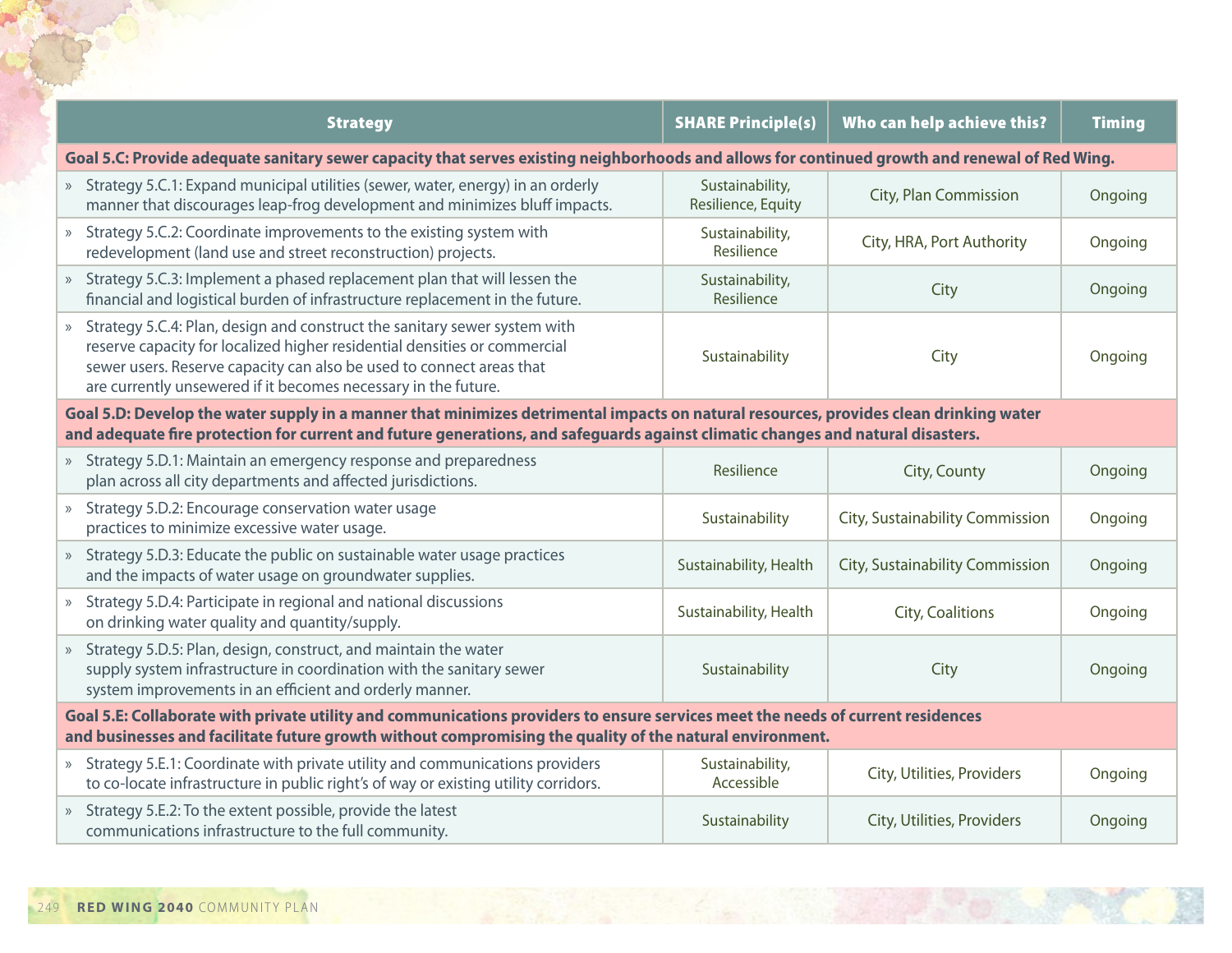| <b>Strategy</b>                                                                                                                                                                                                                      | <b>SHARE Principle(s)</b>             | Who can help achieve this? | <b>Timing</b> |
|--------------------------------------------------------------------------------------------------------------------------------------------------------------------------------------------------------------------------------------|---------------------------------------|----------------------------|---------------|
| » Strategy 5.E.3: Design utilities and communications infrastructure to fit in<br>with the landscape and enhance the public realm (i.e. buried power lines,<br>screened utilities, or integrated with development/architecture etc.) | Sustainability,<br>Resilience, Health | City, Utilities            | Ongoing       |
| » Strategy 5.E.4: Allow for space within existing and future ROW<br>to accommodate future communication infrastructure.                                                                                                              | Sustainability,<br>Resilience         | City, Utilities            | Ongoing       |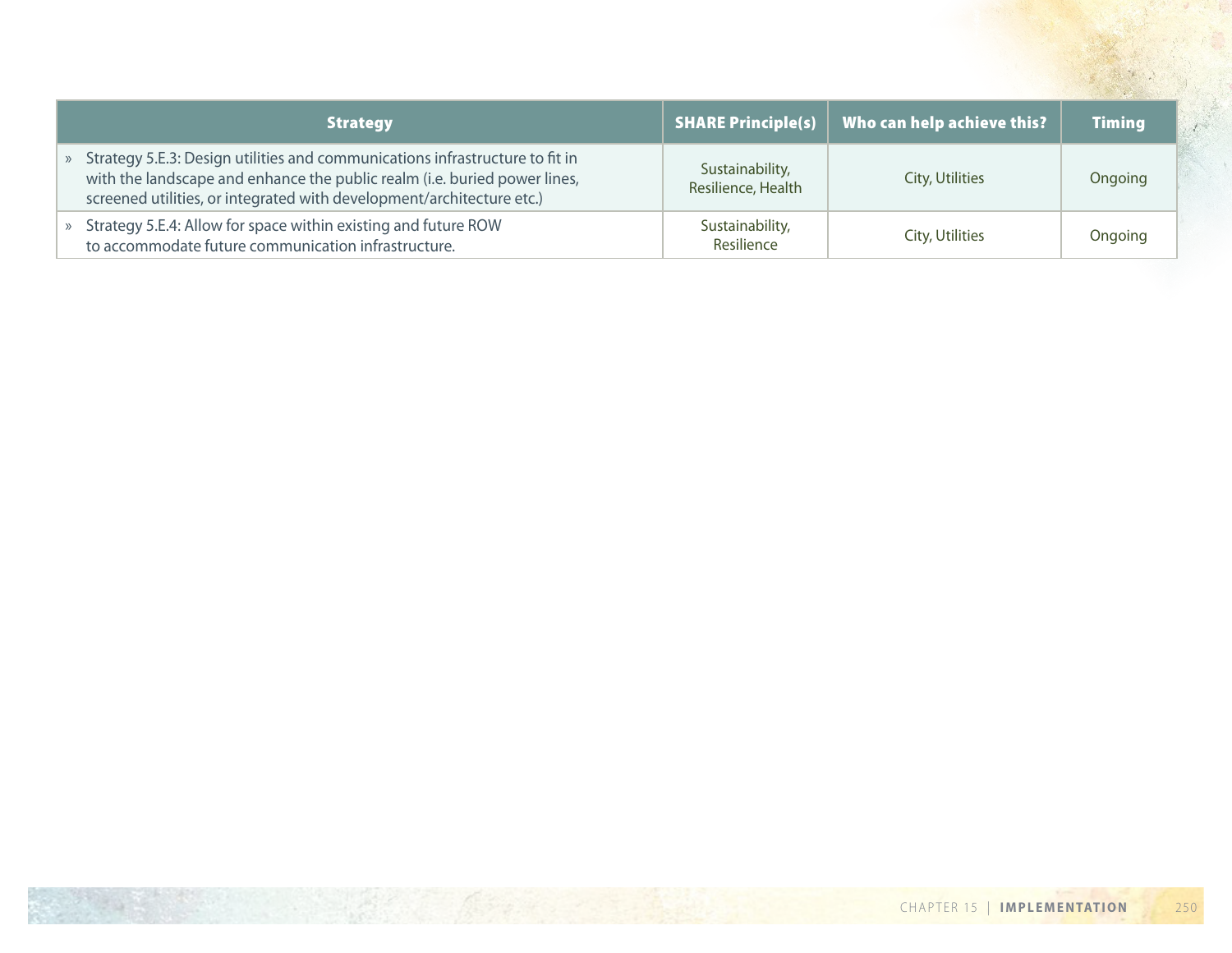| <b>Strategy</b>                                                                                                                                                            | <b>SHARE Principle(s)</b>                                    | Who can help achieve this?                                                                                                                           | <b>Timing</b> |
|----------------------------------------------------------------------------------------------------------------------------------------------------------------------------|--------------------------------------------------------------|------------------------------------------------------------------------------------------------------------------------------------------------------|---------------|
| <b>Goal 6.A: Stewardship</b>                                                                                                                                               |                                                              |                                                                                                                                                      |               |
| » Strategy 6.A.1: Preserve and maintain the city's transportation system.                                                                                                  | Sustainable,<br>Healthy, Resilient                           | City, Engineering, Public<br>Works, County, MnDOT                                                                                                    | Ongoing       |
| <b>Goal 6.B: Safety</b>                                                                                                                                                    |                                                              |                                                                                                                                                      |               |
| » Strategy 6.B.1: Provide a safe transportation system for all users - automobiles,<br>trucks, trains, watercraft, aircraft, transit vehicles, bicycles and pedestrians.   | Healthy, Resilient,<br>Equitable                             | City, Engineering, Public<br>Works, County, MnDOT,<br>Drivers, Bikers, Walkers                                                                       | Ongoing       |
| <b>Goal 6.C: Mobility</b>                                                                                                                                                  |                                                              |                                                                                                                                                      |               |
| » Strategy 6.C.1: Improve mobility, access, and connections<br>for all users of the city's transportation system.                                                          | Healthy, Accessible,<br>Resilient, Equitable                 | City, Engineering, Public<br>Works, County, MnDOT,<br><b>Transit Providers</b>                                                                       | Ongoing       |
| <b>Goal 6.D: Economy</b>                                                                                                                                                   |                                                              |                                                                                                                                                      |               |
| » Strategy 6.D.1: Support the economic competitiveness, vitality, and<br>prosperity of the community through its transportation system.                                    | Sustainable,<br>Healthy, Resilient                           | City, Engineering, Public Works,<br>County, MnDOT, Community<br>Development, Planning<br>Commission, Real Estate and<br><b>Development Community</b> | Ongoing       |
| <b>Goal 6.E: Health</b>                                                                                                                                                    |                                                              |                                                                                                                                                      |               |
| » Strategy 6.E.1: Encourage health, well-being and equity via a transportation system<br>accessible to all users and in balance with the natural and cultural environment. | Sustainable,<br>Healthy, Accessible,<br>Resilient, Equitable | City, Engineering, Public Works,<br>County, MnDOT, Bike/Trail<br>users, business community                                                           | Ongoing       |

REACTION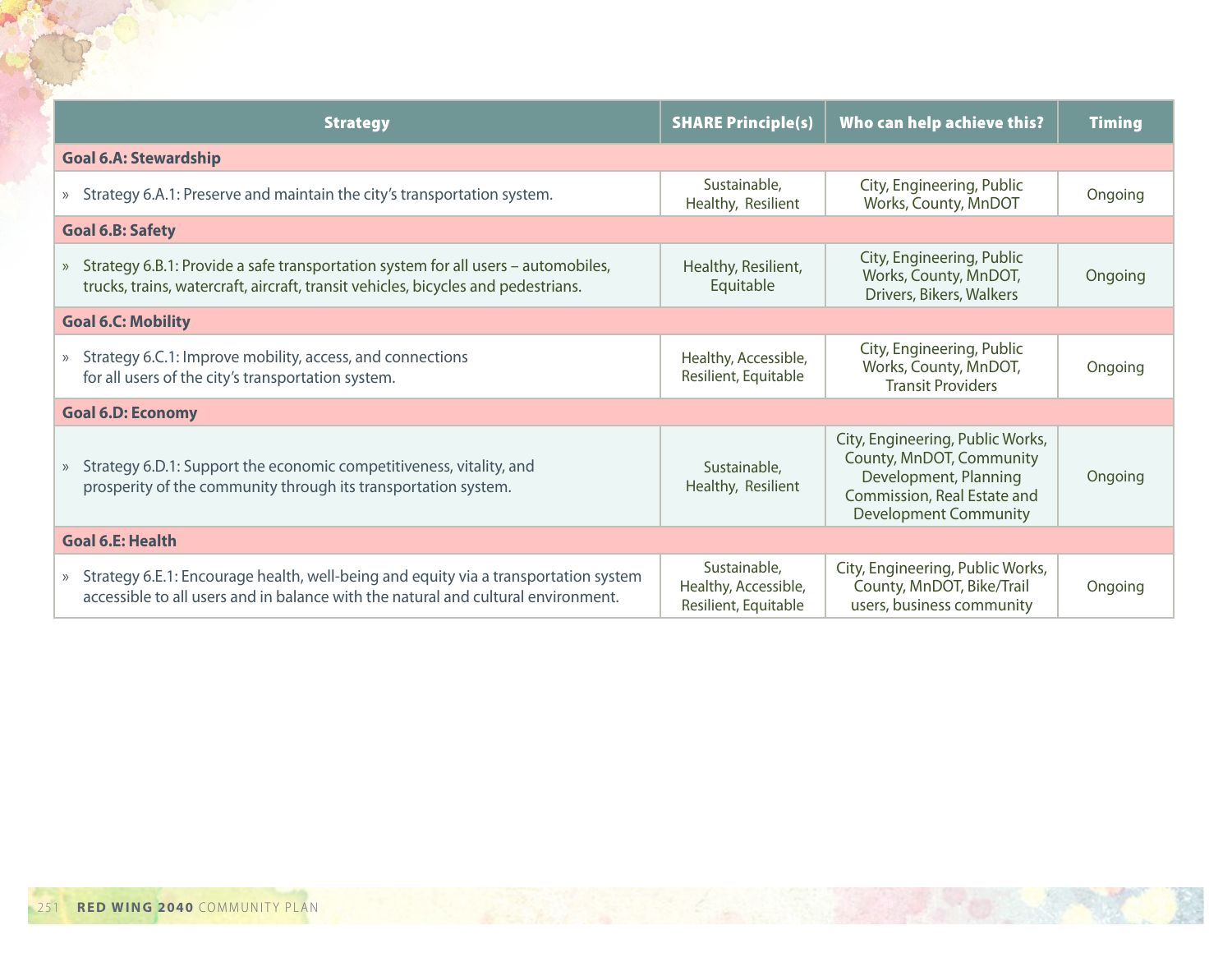| <b>Strategy</b>                                                                                                                                                                                                                                         | <b>SHARE Principle(s)</b>                            | Who can help achieve this?                              | <b>Timing</b> |
|---------------------------------------------------------------------------------------------------------------------------------------------------------------------------------------------------------------------------------------------------------|------------------------------------------------------|---------------------------------------------------------|---------------|
| Goal 7.A: Red Wing is a regional hub for nature-based recreation.                                                                                                                                                                                       |                                                      |                                                         |               |
| » Strategy 7.A.1: Support and enhance active sports facilities for outdoor sports:                                                                                                                                                                      | Health, Accessible                                   | City, Nonprofits                                        | Ongoing       |
| » Strategy 7.A.2: Support programming that encourages recreation<br>in the outdoors, such as hiking clubs, cross country ski races<br>and events, rock climbing clinics, and kayaking classes.                                                          | Health, Accessible                                   | City, Community, YMCA,<br><b>Recreation, Nonprofits</b> | Ongoing       |
| Strategy 7.A.3: Establish an Adventure Sport District in downtown, envisioned in<br>the 2009 Downtown Red Wing Action Plan, to make Red Wing into the navigational,<br>outfitting, and retailing gateway to the region's tremendous outdoor recreation. | Health, Accessible                                   | City, Port Authority, YMCA,<br>Downtown Main St.        | Long term     |
| » Strategy 7.A.4: Partner with Red Wing's Environmental Learning Center and other<br>partners to provide outdoor adventure programs to residents and visitors.                                                                                          | Health, Accessible                                   | City, Community, YMCA,<br><b>Recreation, Nonprofits</b> | Ongoing       |
| Goal 7.B: Red Wing is a regional leader in providing trails for biking and walking.                                                                                                                                                                     |                                                      |                                                         |               |
| » Strategy 7.B.1: Establish a network of existing and proposed trails and<br>bike/pedestrian facilities that connect all parks within Red Wing.                                                                                                         | Sustainability,<br>Health, Accessible                | City                                                    | Long term     |
| » Strategy 7.B.2: Establish an interconnected local trail system that incorporates parks<br>and open spaces and includes multiple looping options and links to regional trails.                                                                         | Sustainability,<br>Health, Accessible                | City                                                    | Long term     |
| Strategy 7.B.3: Ensure that neighborhood parks are located within a<br>$\rangle$<br>quarter-mile walking distance of all residents and connected by off-<br>street trails or sidewalks that safely cross or avoid pedestrian barriers.                  | Accessible                                           | City, Nonprofits                                        | Ongoing       |
| » Strategy 7.B.4: Design and implement a continuous riverfront trail<br>between Bay Point Park Conservancy and Colvill Park.                                                                                                                            | Health                                               | City, CVT                                               | Long term     |
| » Strategy 7.B.5: Work with Prairie Island Indian Community and regional<br>trail agencies to connect trails from Lake City to Prairie Island.                                                                                                          | Health, Accessible,<br>Equity                        | PPC, City, Lake City                                    | Long term     |
| » Strategy 7.B.6: Integrate city trails with Goodhue County trails to<br>provide greater connectivity and more linear recreation options.                                                                                                               | Sustainability,<br>Health, Accessible                | City, Goodhue County                                    | Long term     |
| Goal 7.C: Red Wing develops and maintains an excellent park system that is accessible to all residents,<br>showcases our natural assets, and offers recreational opportunities for everyone.                                                            |                                                      |                                                         |               |
| » Strategy 7.C.1: Encourage convenient public access to parks by locating<br>new parks with at least one side fronting on a public street.                                                                                                              | Sustainability,<br>Resilience, Health,<br>Accessible | City                                                    | Ongoing       |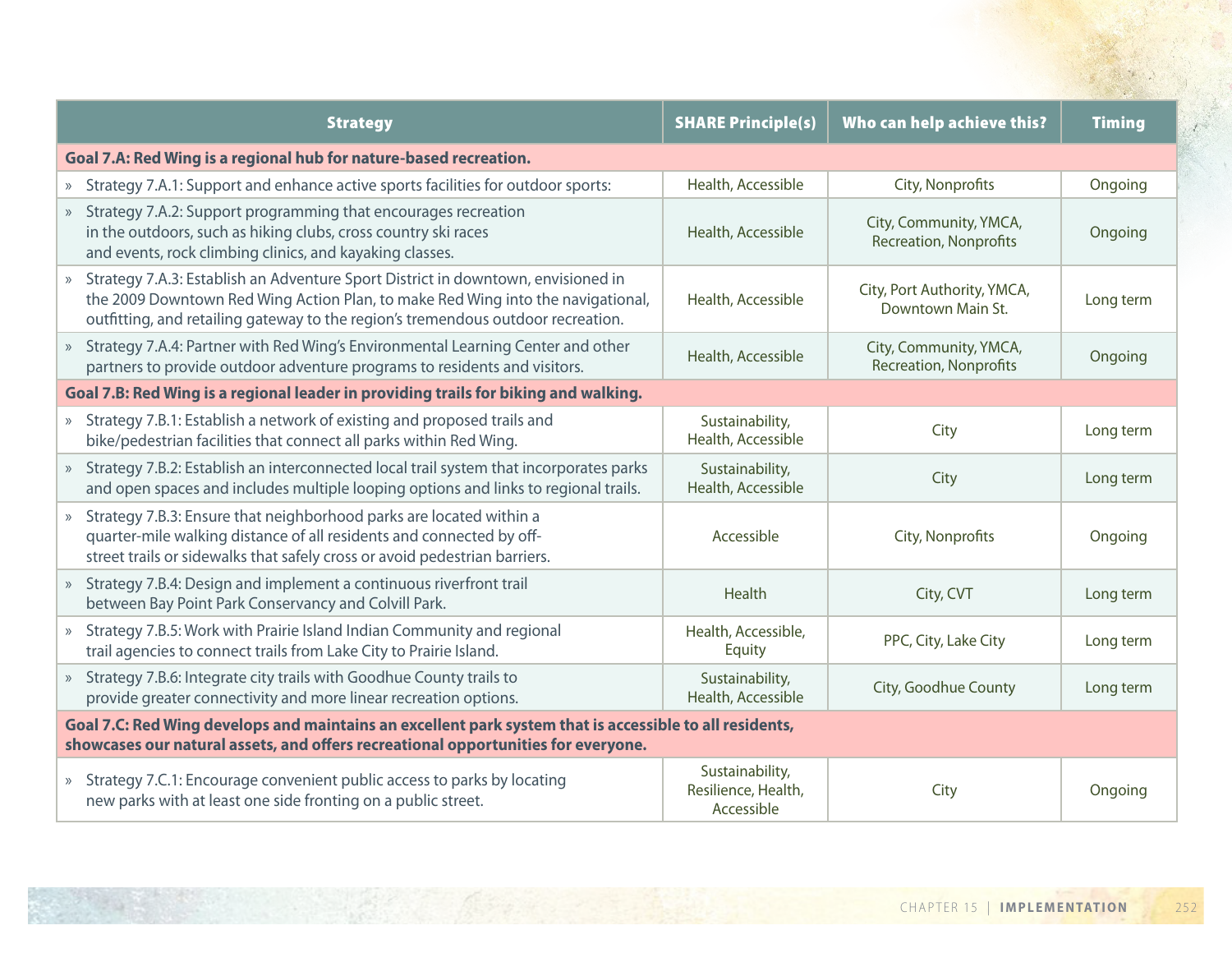| <b>Strategy</b>                                                                                                                                                                                                     | <b>SHARE Principle(s)</b>                                    | Who can help achieve this?                               | <b>Timing</b> |
|---------------------------------------------------------------------------------------------------------------------------------------------------------------------------------------------------------------------|--------------------------------------------------------------|----------------------------------------------------------|---------------|
| Strategy 7.C.2: Support efforts to expand the Red Wing Farmers Market<br>in order to provide a convenient and socially enriching place where the<br>community can purchase the freshest, locally grown produce.     | Sustainability,<br>Resilience, Health,<br>Accessible         | City, Farmers Market Assoc.,<br>Downtown Main St.        | Short term    |
| Strategy 7.C.3: Support the Red Wing senior center to encourage<br>more use and provide more recreation options for area seniors.                                                                                   | Sustainability, Health,<br>Accessible, Equity                | City, Seniors Organization                               | Ongoing       |
| Strategy 7.C.4: Enhance Central Park's role as an outdoor community gathering<br>place and entertainment center with more programming and events.                                                                   | Health, Accessible                                           | City, Nonprofits                                         | Ongoing       |
| Strategy 7.C.5: Develop a plan to build new pocket parks throughout the city,<br>particularly downtown, to provide places for public art, benches, and green space.                                                 | Health, Accessible                                           | City, Downtown Main Sreet,<br><b>HRA, Port Authority</b> | Long term     |
| Strategy 7.C.6: Developing new neighborhood parks and enhancing<br>existing parks where improvements are lacking will improve neighborhood<br>residents' quality of life and encourage future economic development. | Sustainability,<br>Health, Accessible                        | City, Nonprofits                                         | Short term    |
| Strategy 7.C.7: Provide a wide range of recreational opportunities for the<br>full community through a set of diverse programming and facilities.                                                                   | Health, Accessible,<br>Equity                                | City, Community, Recreation,<br>YMCA, Nonprofits         | Long term     |
| Strategy 7.C.8: Develop 10-Year Strategic Plans and Capital Improvement Programs<br>for A.P. Anderson Park, Bay Point Park Conservancy, Memorial Park, and Colvill Park.                                            | Sustainability,<br>Accessible                                | City                                                     | Short term    |
| Strategy 7.C.9: Continue to implement the He Mni Can-Barn Bluff Park Master Plan                                                                                                                                    | Sustainability,<br>Resilience, Health,<br>Accessible, Equity | City, PIIC                                               | Short term    |

Reproduction of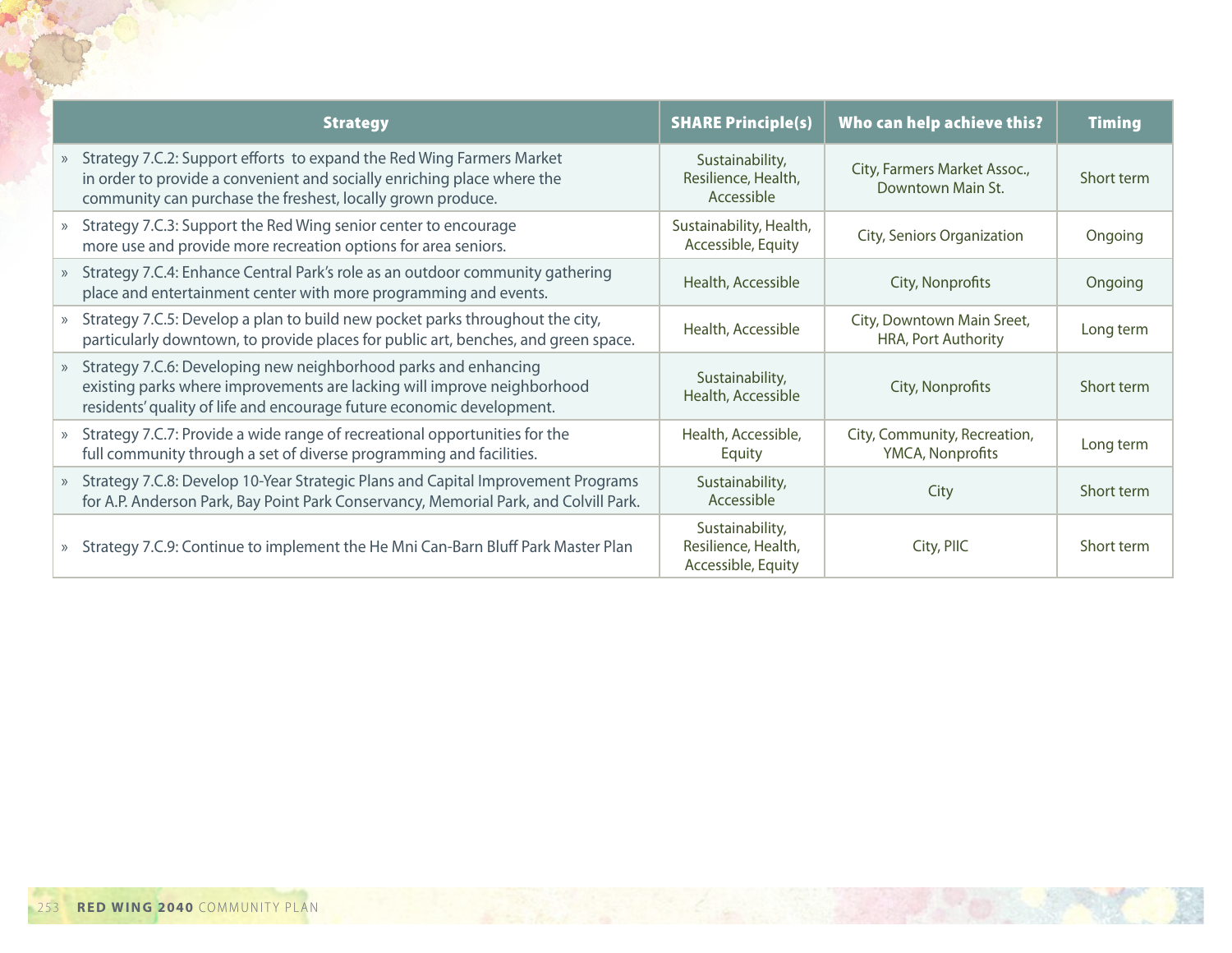| <b>Strategies</b>                                                                                                                                                                                                                                                      | <b>SHARE Principle(s)</b>            | Who can help achieve this?                                                                                                                          | <b>Timing</b>     |  |
|------------------------------------------------------------------------------------------------------------------------------------------------------------------------------------------------------------------------------------------------------------------------|--------------------------------------|-----------------------------------------------------------------------------------------------------------------------------------------------------|-------------------|--|
| Goal 8.A: Increase the quantity and diversity of affordable housing options for the community's range of household types.                                                                                                                                              |                                      |                                                                                                                                                     |                   |  |
| » Strategy 8.A.1: Proactively encourage the reuse and renovation of<br>several existing institutional buildings and vacant buildings, upper<br>floors, and underutilized properties located in the downtown and<br>Old West Main Street areas for housing development. | Sustainable, Resilient               | HRA, Port Authority, School<br>District, Mayo Health Services                                                                                       | <b>Short Term</b> |  |
| » Strategy 8.A.2: Evaluate zoning, subdivision, and other regulatory standards to<br>provide additional housing flexibility and cost reductions for affordable housing.                                                                                                | Healthy, Equitable                   | <b>City Council, Community</b><br>Development Department,<br><b>Advisory Planning</b><br>Commission, Heritage<br><b>Preservation Commission</b>     | <b>Short Term</b> |  |
| » Strategy 8.A.3: Support the development of new smaller detached homes.                                                                                                                                                                                               | Sustainable,<br>Resilient, Equitable | HRA and Port Authority,<br>Community Development,<br>Development Community,<br>Home Builders, Goodhue<br><b>County Habitat for Humanity</b>         | <b>Short Term</b> |  |
| » Strategy 8.A.4: Partner with secondary and post-secondary schools to increase<br>the construction trade workforce and reduce housing construction costs.                                                                                                             | Healthy, Accessible,<br>Equitable    | School District, City, HRA<br>and Port Authority                                                                                                    | Ongoing           |  |
| Goal 8.B: Foster supportive housing programs that assist in preventing homelessness.                                                                                                                                                                                   |                                      |                                                                                                                                                     |                   |  |
| Strategy 8.B.1: Facilitate and establish a single, unified, community<br>$\rangle$<br>collaborative to focus on emergency housing for the homeless.                                                                                                                    | Healthy, Sustainable,<br>Equitable   | HRA, Churches, Hope Coalition,<br>United Way, City, County,<br>Social Services, School<br>District, Red Wing Youth<br><b>Outreach, Three Rivers</b> | <b>Short Term</b> |  |
| Strategy 8.B.2: Focus on substantially expanding the Housing<br>$\gg$<br>Trust Fund so more local resources are available to support<br>homelessness and permanent affordable housing.                                                                                 | Healthy, Equitable,<br>Resilient     | HRA, City, Housing Trust<br>Fund Committee, Hope<br>Coalition, Churches, Business<br>Community, Local Foundations,<br>County, United Way            | Long Term         |  |
| Goal 8.C: Create a system for updating and renovating existing rented and owned housing properties.                                                                                                                                                                    |                                      |                                                                                                                                                     |                   |  |
| » Strategy 8.C.1: Re-establish the Rental Licensing Program to assure that<br>rental properties meet basic maintenance and life safety standards.                                                                                                                      | Healthy, Sustainable,<br>Equitable   | City, HRA                                                                                                                                           | <b>Short Term</b> |  |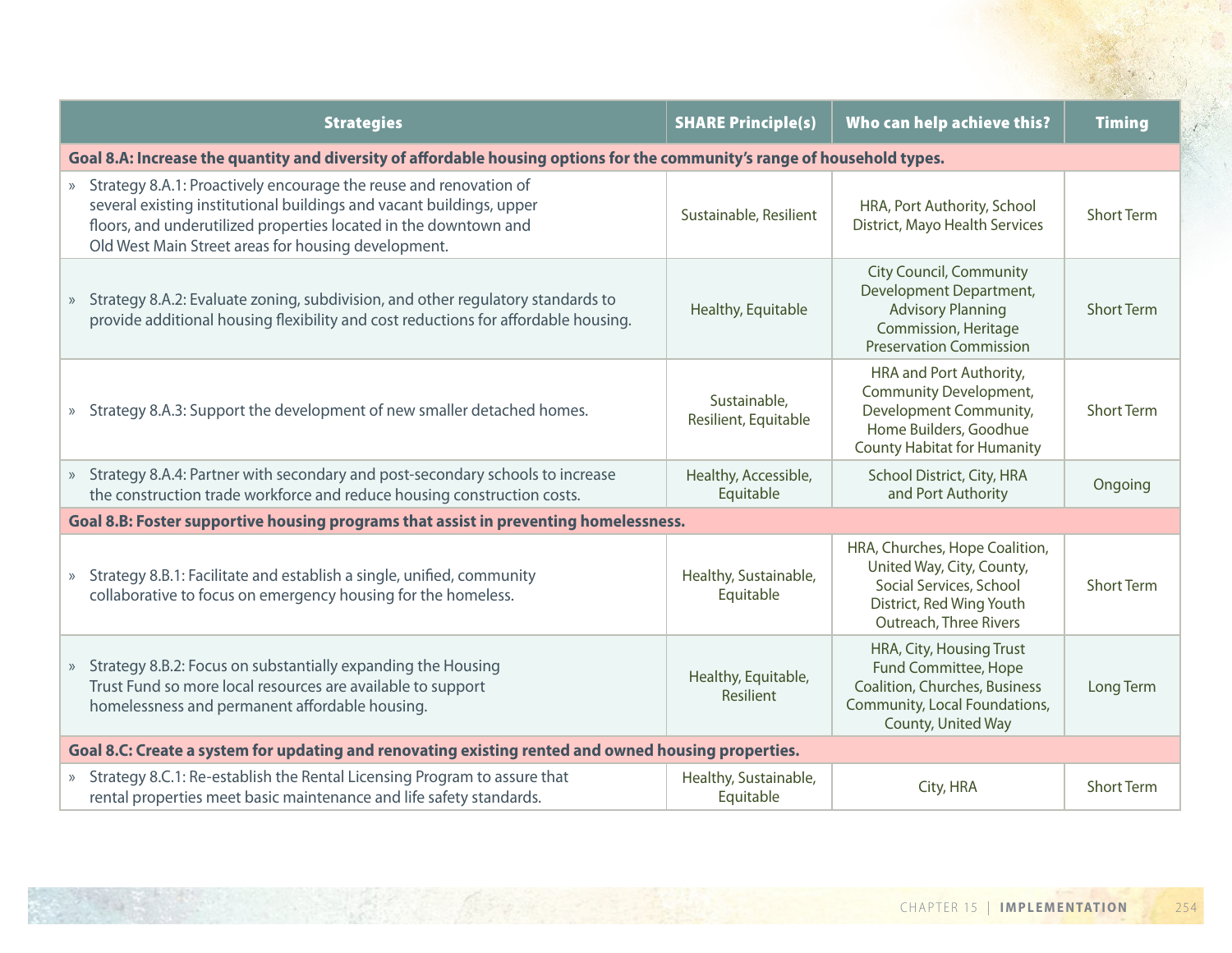| <b>Strategies</b>                                                                                                                                                        | <b>SHARE Principle(s)</b>          | Who can help achieve this?                                                                                                                                               | <b>Timing</b>     |  |
|--------------------------------------------------------------------------------------------------------------------------------------------------------------------------|------------------------------------|--------------------------------------------------------------------------------------------------------------------------------------------------------------------------|-------------------|--|
| Strategy 8.C.2: Create a community consortium focused on reinvigoration<br>$\rangle$<br>of existing homes for low to moderate income homeowners.                         | Healthy, Equitable                 | City, HRA, Port Authority,<br>Habitat for Humanity,<br>Churches, Real Estate, Local<br>Development Community,<br>Chamber of Commerce,<br><b>DTMS, Business Community</b> | <b>Short Term</b> |  |
| Goal 8.D: Resolve the city's housing shortage by increasing the quantity and diversity of new housing development.                                                       |                                    |                                                                                                                                                                          |                   |  |
| Strategy 8.D.1: Form a public/private alliance to develop and execute a plan<br>$\rangle$<br>to create affordable and market rate rental units to expand housing supply. | Sustainable.<br>Healthy, Resilient | HRA and Port Authority,<br>Goodhue County,<br><b>Business Community</b>                                                                                                  | Long Term         |  |
| Strategy 8.D.2: Identify and promote sites that could attract<br>$\rangle$<br>development of new market rate rental housing.                                             | Healthy, Resilient                 | HRA and Port Authority,<br><b>Community Development</b>                                                                                                                  | <b>Short Term</b> |  |
| Strategy 8.D.3: Identify and promote methods for reducing<br>$\rangle$<br>residential lot costs to increase housing production.                                          | Healthy, Resilient                 | HRA and Port Authority,<br><b>Community Development</b>                                                                                                                  | Long Term         |  |

FOR O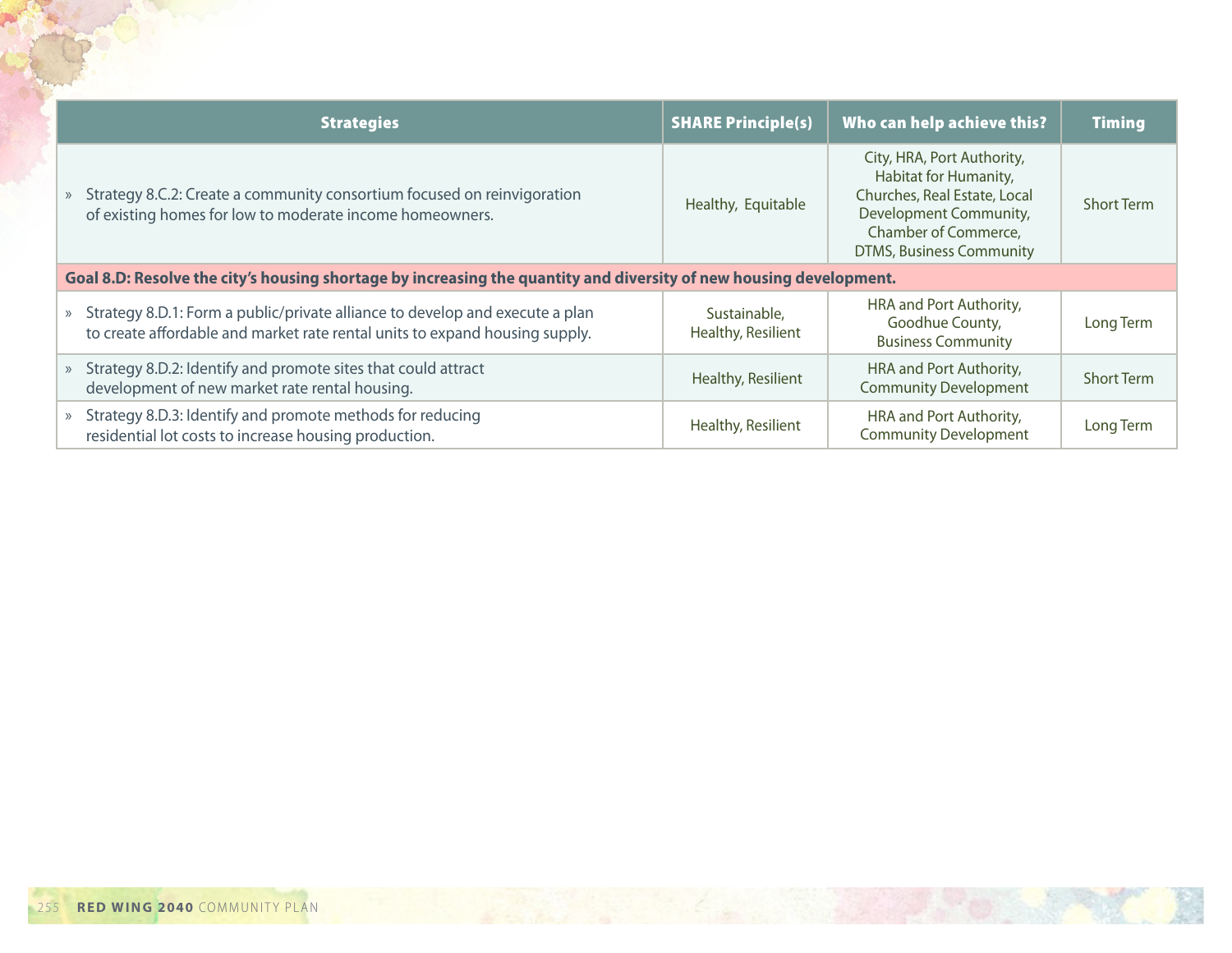| <b>Strategy</b>                                                                                                                                                                                                                      | <b>SHARE Principle(s)</b>           | Who can help achieve this?                                                                                                                         | <b>Timing</b>     |  |  |
|--------------------------------------------------------------------------------------------------------------------------------------------------------------------------------------------------------------------------------------|-------------------------------------|----------------------------------------------------------------------------------------------------------------------------------------------------|-------------------|--|--|
| Goal 9.A: Economic Competitiveness: Retain, recruit, nurture, and expand business                                                                                                                                                    |                                     |                                                                                                                                                    |                   |  |  |
| » Strategy 9.A.1: Develop a coordinated, citywide Marketing<br>Plan for the economic development of Red Wing.                                                                                                                        | Sustainable, Accessible             | Red Wing Port Authority,<br>Economic Development Partners*                                                                                         | Short             |  |  |
| » Strategy 9.A.2: Continue and expand current business<br>retention and business recruitment programs.                                                                                                                               | Sustainable, Healthy,<br>Accessible | Red Wing Port Authority,<br>Economic Development Partners*                                                                                         | Ongoing           |  |  |
| » Strategy 9.A.3: Continue to implement key area plans, including the<br>Downtown Action Plan and Old West Main Street Master Plan                                                                                                   | Sustainable,<br>Healthy, Equitable  | City, Red Wing Port<br>Authority, Downtown Main<br><b>Street Organization</b>                                                                      | Short             |  |  |
| Goal 9.B: Human Capital: Develop, train, retain and attract a talented workforce.                                                                                                                                                    |                                     |                                                                                                                                                    |                   |  |  |
| » Strategy 9.B.1: Partner with the Red Wing School District and other community<br>entities to support college and career readiness programs and follow through.                                                                     | Healthy, Equitable                  | School District, Everyhand<br>Joined, Chamber of<br>Commerce, Red Wing Ignite                                                                      | Ongoing           |  |  |
| » Strategy 9.B.2: Support housing strategies that will help to provide additional<br>workforce housing opportunities to help grow the local workforce.                                                                               | Healthy, Equitable                  | HRA, Community<br><b>Development Department</b>                                                                                                    | Short             |  |  |
| » Strategy 9.B.3: Collaborate with other community partners to address<br>the daycare shortage that is negatively impacting area businesses.                                                                                         | Healthy, Equitable                  | <b>United Way</b>                                                                                                                                  | Short             |  |  |
| Goal 9.C: Community Resources: Excel in resources and amenities critical for attracting residents and<br>businesses to support innovation, growth and economic competitiveness to remain resilient.                                  |                                     |                                                                                                                                                    |                   |  |  |
| » Strategy 9.C.1: Work to monitor and improve significant community<br>resources and services, including housing, childcare, transportation,<br>healthcare, and resources that help to welcome new people.                           | Healthy, Equitable                  | City                                                                                                                                               | Ongoing           |  |  |
| » Strategy 9.C.2: Maintain and expand Red Wing's efforts to<br>provide easy access to excellent quality-of-life assets.                                                                                                              | Sustainable,<br>Healthy, Equitable  | City                                                                                                                                               | Ongoing           |  |  |
| Goal 9.D: Post Prairie Island Nuclear Generating Station Strategy: Develop a strategy that addresses Red Wing's tax base<br>and other economic impacts associated with the plant's potential licensing termination in 2033 and 2034. |                                     |                                                                                                                                                    |                   |  |  |
| » Strategy 9.D.1: Establish a community task force to develop<br>internal and external strategies for transition.                                                                                                                    | Resilient                           | City Leadership: School<br>District, County, PIIC, Chamber,<br>Xcel, Business Community,<br>Non-Profit Organizations,<br>Residents, Port Authority | Short and<br>Long |  |  |

\* Economic Development Partners include: City Community Development Department/Red Wing Port Authority; Red Wing Visitor and Convention Bureau; Minnesota State College - Southeast; Red Wing Downtown Main Street; Red Wing Ignite; Red Wing Chamber of Commerce; Red Wing Housing and Redevelopment Authority; and Goodhue County Economic Development Authority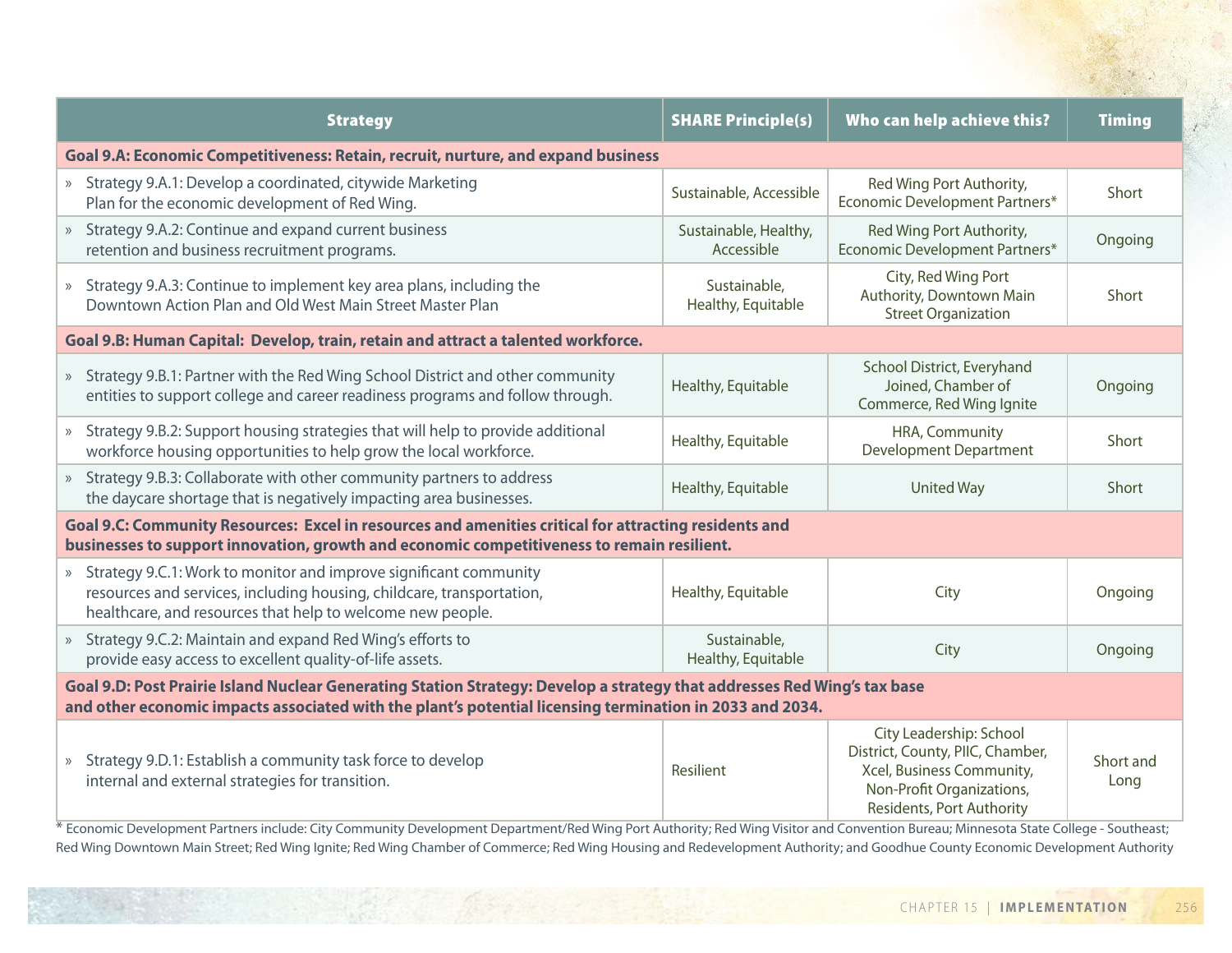| <b>Strategy</b>                                                                                                                                                                                                                                                                         | <b>SHARE Principles(s)</b>    | <b>Who Can Help Achieve This?</b>                                                                                                                                                | <b>Time</b>       |  |
|-----------------------------------------------------------------------------------------------------------------------------------------------------------------------------------------------------------------------------------------------------------------------------------------|-------------------------------|----------------------------------------------------------------------------------------------------------------------------------------------------------------------------------|-------------------|--|
| Goal 10.A: Cultivate a collaborative environment where arts and culture can flourish.                                                                                                                                                                                                   |                               |                                                                                                                                                                                  |                   |  |
| » Strategy 10.A.1: Communicate and market Red Wing's identity through the<br>development of a robust arts and cultural community marketing program.                                                                                                                                     | Health, Equity, Access        | Partnerships with government,<br>philanthropy, artists, arts<br>organizations, new people                                                                                        | <b>Short Term</b> |  |
| » Strategy 10.A.2: Consider the establishment of an organizational<br>structure that can interface between the city and the arts and culture<br>community and can encourage grassroots creative partnerships<br>to help emerging and existing artists and businesses.                   | Health, Sustainability        | <b>Current organizations</b><br>partnering with Port<br>Authority and other business<br>support organizations<br>Seek cooperation<br>not competition                             | <b>Short Term</b> |  |
| » Strategy 10.A.3: Develop strategies to increase<br>funding and development for the arts.                                                                                                                                                                                              | Sustainability,<br>Resiliency | City, Arts Organizations,<br><b>Business Community, Artist</b>                                                                                                                   | Long Term         |  |
| Goal 10.B: Use indoor/outdoor spaces in creative ways that support artistic experiences and strengthen our creative economy.                                                                                                                                                            |                               |                                                                                                                                                                                  |                   |  |
| » Strategy 10.B.1: Encourage creative placemaking activities by<br>making it easier to navigate the process for approval.                                                                                                                                                               | Access, Health                | City, Community Development<br>Department, Housing and<br>Redevelopment Authority,<br>Public Works Department,<br>Planning Commission, HPC,<br><b>Artist, Arts Organizations</b> | <b>Short Term</b> |  |
| » Strategy 10.B.2: Support and encourage the creative use of indoor and outdoor<br>spaces for artistic activities, projects, programs, and temporary uses.                                                                                                                              | Access, Health                | City, School, County,<br><b>Business Community,</b><br><b>Non-Profit Community</b>                                                                                               | Ongoing           |  |
| » Strategy 10.B.3: Incorporate art into public and private projects.                                                                                                                                                                                                                    | Access, Health                | City, County, School<br>District, Private Business,<br><b>Business organizations</b>                                                                                             | Ongoing           |  |
| <b>Goal 10.C: Boost opportunities for arts education.</b>                                                                                                                                                                                                                               |                               |                                                                                                                                                                                  |                   |  |
| » Strategy 10.C.1: Encourage more art and cultural activity and curriculum<br>aimed at K-12 ages both within and outside of the school system.                                                                                                                                          | <b>Equity, Access</b>         | <b>School District, Community</b><br><b>Education and Recreation, Arts</b><br><b>Organizations and Artists</b>                                                                   | Ongoing           |  |
| » Strategy 10.C.2: Develop more opportunities for all ages, cultures,<br>and socio-economic groups for artistic expression and activities. This<br>could include such activities as: arts mentoring programs; advanced<br>arts training; pop-up events; art truck; and creativity days. | <b>Equity, Access</b>         | <b>Community Education, Arts</b><br><b>Organizations, Artists</b>                                                                                                                | Long Term         |  |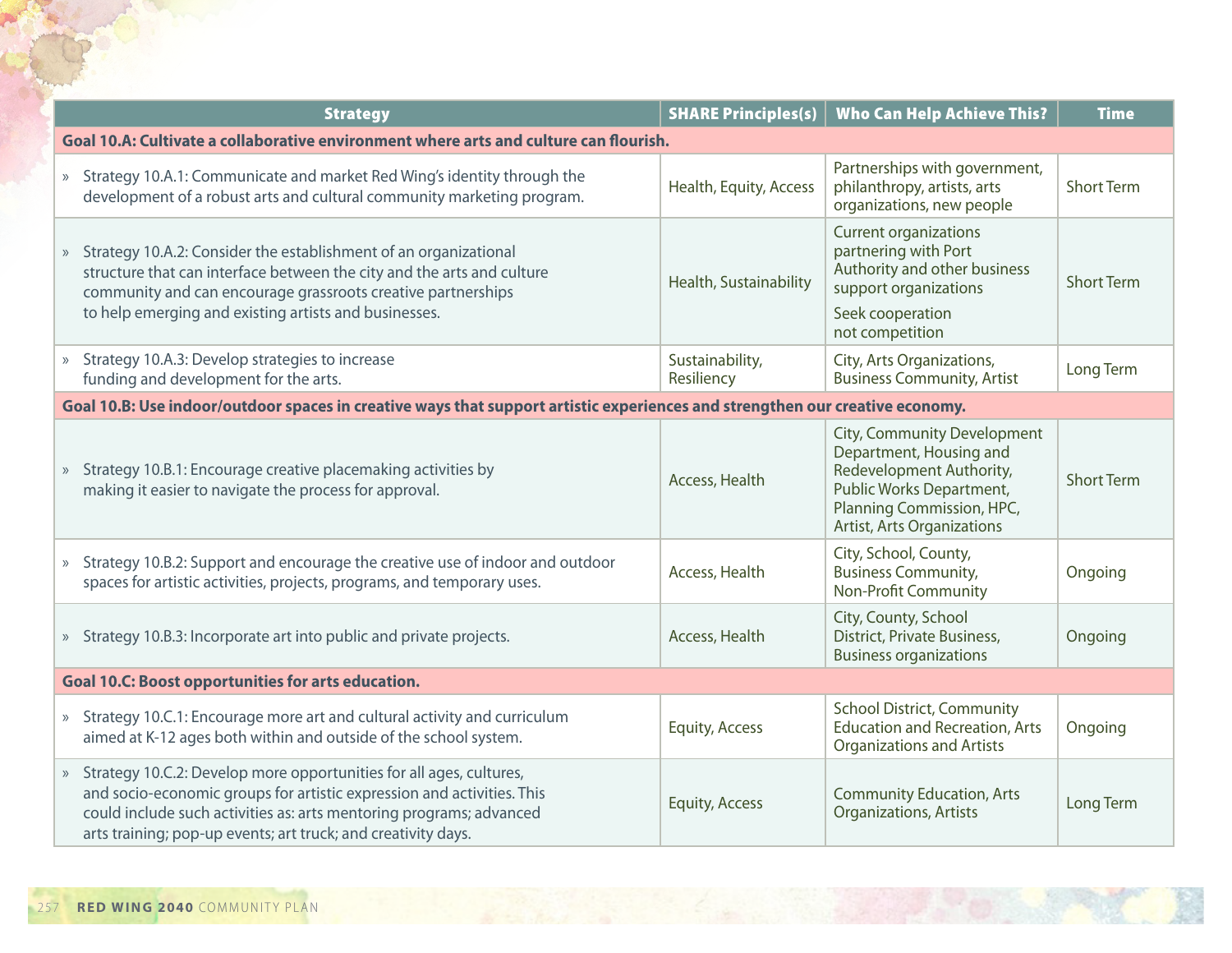| <b>Strategic Action</b>                                                                                                                                                                                                                  | <b>SHARE Principle(s)</b>                        | Who can help achieve this?                                                                                                                                         | <b>Timing</b> |  |
|------------------------------------------------------------------------------------------------------------------------------------------------------------------------------------------------------------------------------------------|--------------------------------------------------|--------------------------------------------------------------------------------------------------------------------------------------------------------------------|---------------|--|
| Goal 11.A: Make high-quality mental health services available and accessible to everyone.                                                                                                                                                |                                                  |                                                                                                                                                                    |               |  |
| » Strategy 11.A.1: Form a Mental Health Collaborative to<br>work on these and potentially other projects:                                                                                                                                | Health, Accessibility,<br>Resiliency, Equity     | Family Services Collaborative,<br>LHRW, EHJ Youth Enrichment<br>Network, Youth Outreach, YMCA                                                                      | Short-term    |  |
| » Strategy 11.A.2: Develop leadership skills and capacity in<br>the Mental Health Collaborative, in partnership with the<br>Goodhue County Family Services Collaborative.                                                                | Sustainability,<br>Health, Resiliency            | NAMI Peer Support Training,<br>EHJ, YMCA, Hispanic<br>Outreach, Youth Outreach,<br>Mayor, businesses, school                                                       | Long-term     |  |
| Goal 11.B: Build social and physical surroundings that encourage all of us to engage in activities that enhance our physical and mental health.                                                                                          |                                                  |                                                                                                                                                                    |               |  |
| » Strategy 11.B.1: Get more community input on park planning and programming<br>so parks meet the needs of all ages and stages of life. Include feedback on<br>programming to develop more social, community-building programs outdoors. | Sustainability, Health,<br>Accessibility, Equity | City, Public Works, Engineering,<br><b>Community Development</b>                                                                                                   | Ongoing       |  |
| » Strategy 11.B.2: Develop safe routes to parks so parks are accessible to all.                                                                                                                                                          | Health, Accessibility,<br>Equity                 | Churches/faith communities,<br>NPO's, demographic reps                                                                                                             | Short-term    |  |
| » Strategy 11.B.3: Develop more opportunities and safe routes for biking<br>in the city-as exercise and as a means of transportation.                                                                                                    | Health, Accessibility,<br>Equity                 | Grocery stores, worksites, city,<br>LHRW, Mayo clinic, county                                                                                                      | Long-term     |  |
| Goal 11.C: Implement innovative, evidence-based solutions to slash chemical dependency and prescription drug abuse.                                                                                                                      |                                                  |                                                                                                                                                                    |               |  |
| » Strategy 11.C.1: Local service providers collaborate in developing<br>affordable housing for those in treatment and those with criminal<br>backgrounds. Find ways to provide outpatient treatment with lodging.                        | Health, Accessibility,<br>Resiliency, Equity     | Consumers, GCHHS-<br>Goodhue County Health<br>and Human Services, Social<br>Services, HRA, Hope Coalition,<br>Landlords, Other agencies<br>working on homelessness | Long-term     |  |
| » Strategy 11.C.2: Expand the array of services available to those in need.                                                                                                                                                              | Health, Accessibility,<br>Resiliency, Equity     | Consumers, Mayo Clinic<br>Integrated Behavioral Health,<br>Midwest Recovery Services,<br>Common Ground, GCHHS,<br><b>Red Wing School District</b>                  | Ongoing       |  |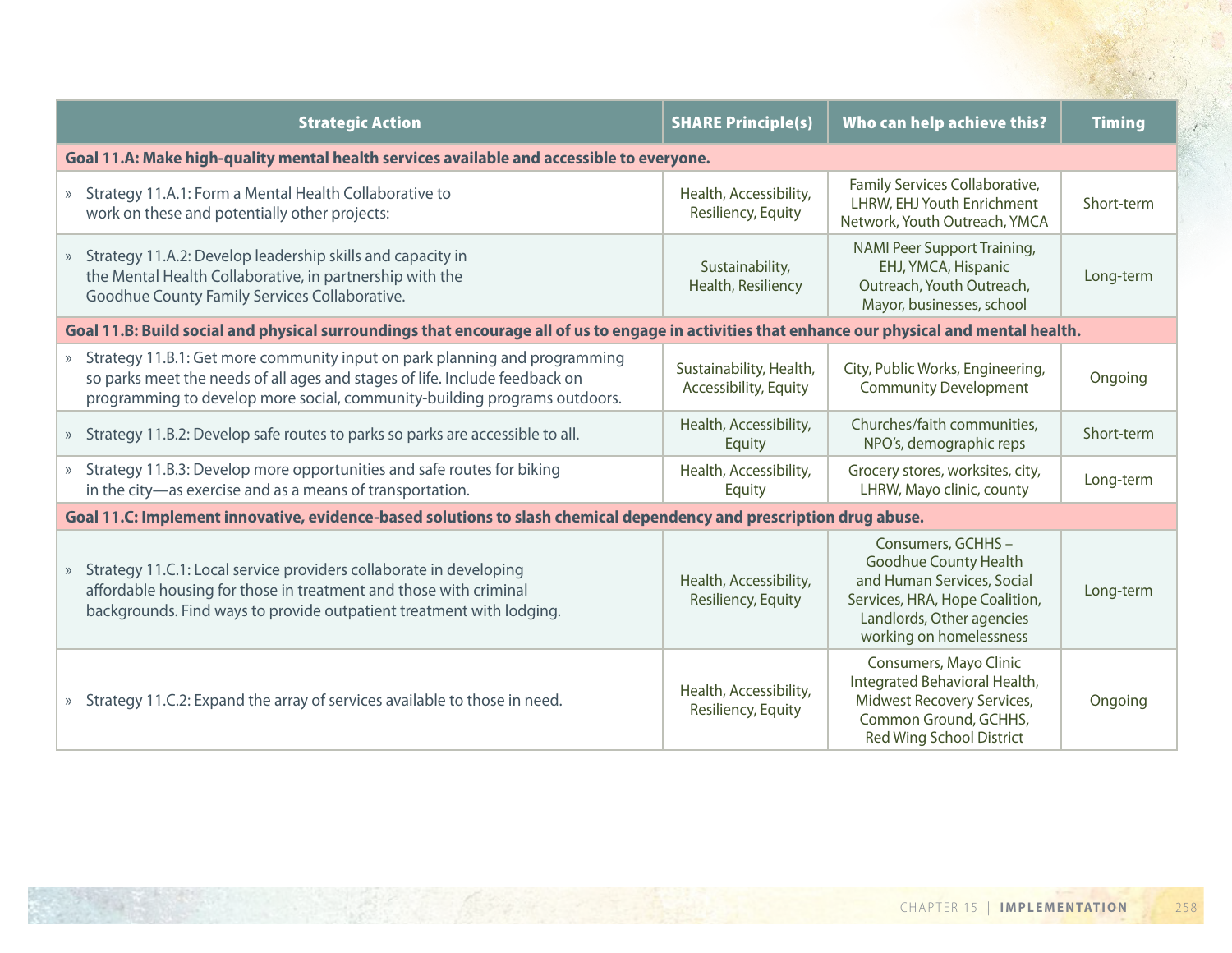| <b>Strategy</b>                                                                                                                                                                                                                                                                                                                                     | <b>SHARE Principle(s)</b>                                       | Who can help achieve this?                                                                                 | <b>Timing</b> |  |
|-----------------------------------------------------------------------------------------------------------------------------------------------------------------------------------------------------------------------------------------------------------------------------------------------------------------------------------------------------|-----------------------------------------------------------------|------------------------------------------------------------------------------------------------------------|---------------|--|
| Goal 12.A: Improve communication and trust between local entities and the public.                                                                                                                                                                                                                                                                   |                                                                 |                                                                                                            |               |  |
| » Strategy 12.A.1: Improve communication between places of leadership<br>and the public, and internally within the entities themselves.                                                                                                                                                                                                             | Equity, Sustainability,<br>Accessibility                        | City Government,<br><b>School District</b>                                                                 | Ongoing       |  |
| » Strategy 12.A.2: Develop consistent and transparent ways to identify<br>gaps and measure the results of community progress.                                                                                                                                                                                                                       | Sustainability,<br>Accessibility                                | City Government, RW School<br>District, County HHS, Every<br>Hand Joined, Mayo Clinic<br>H5-RW, United Way | Short-term    |  |
| » Strategy 12.A.3: Devise a way for people to feel more connected to Red Wing,<br>especially residents who are new to town or who don't feel they belong.                                                                                                                                                                                           | Accessibility, Equity                                           | Non-profits, City Government,<br><b>County Government</b>                                                  | Long-term     |  |
| » Strategy 12.A.4: Build stronger relationships with communities where trust has been<br>broken or still needs strengthening, in order to form long-lasting, respectful, shared<br>commitment. This includes Prairie Island Indian Community (PIIC), our Hispanic<br>community, and residents of all backgrounds who feel isolated or disconnected. | Sustainability,<br>Resiliency, Equity                           | City Government, PIIC,<br><b>School District</b>                                                           | Ongoing       |  |
| Goal 12.B: Get more people of varying ages and backgrounds involved in leadership positions.                                                                                                                                                                                                                                                        |                                                                 |                                                                                                            |               |  |
| » Strategy 12.B.1: Encourage more people of different ages and backgrounds<br>to get involved with and participate in leadership positions.                                                                                                                                                                                                         | Sustainability,<br>Resiliency, Equity                           | United Way, City<br>Government, School District,<br><b>County Government</b>                               | Ongoing       |  |
| Goal 12.C: Build stronger bonds among students, their schools, and the full Red Wing community.                                                                                                                                                                                                                                                     |                                                                 |                                                                                                            |               |  |
| » Strategy 12.C.1: Promote programs that enrich connections between students and the<br>community, beginning in preschool and extending throughout their academic careers.                                                                                                                                                                          | Sustainability,<br>Equity, Resiliency,<br>Accessibility, Health | RW School District,<br><b>Every Hand Joined</b>                                                            | Short-term    |  |
| » Strategy 12.C.2: Help residents see the connections between strong children<br>and families and a strong city-with results that include increased economic<br>development, less crime, and better mental health and well-being.                                                                                                                   | Sustainability,<br>Resiliency                                   | Every Hand Joined,<br>City of Red Wing                                                                     | Long-term     |  |
| Goal 12.D: Make city and community programs, policies, and systems more inclusive.                                                                                                                                                                                                                                                                  |                                                                 |                                                                                                            |               |  |
| » Strategy 12.D.1: Monitor city government and community<br>policies and systems so they are fair and equitable for all.                                                                                                                                                                                                                            | Sustainability,<br>Equity, Resiliency,<br>Accessibility, Health | City of Red Wing, Goodhue<br>County, School District,<br><b>Business HR Departments</b>                    | Ongoing       |  |
| » Strategy 12.D.2: Encourage more multi-cultural events that<br>bring people together of different backgrounds.                                                                                                                                                                                                                                     | Accessibility, Equity                                           | Sheldon Theatre, RW<br>Arts, ArtReach, Local<br><b>Grassroots Artists</b>                                  | Short-term    |  |

THE R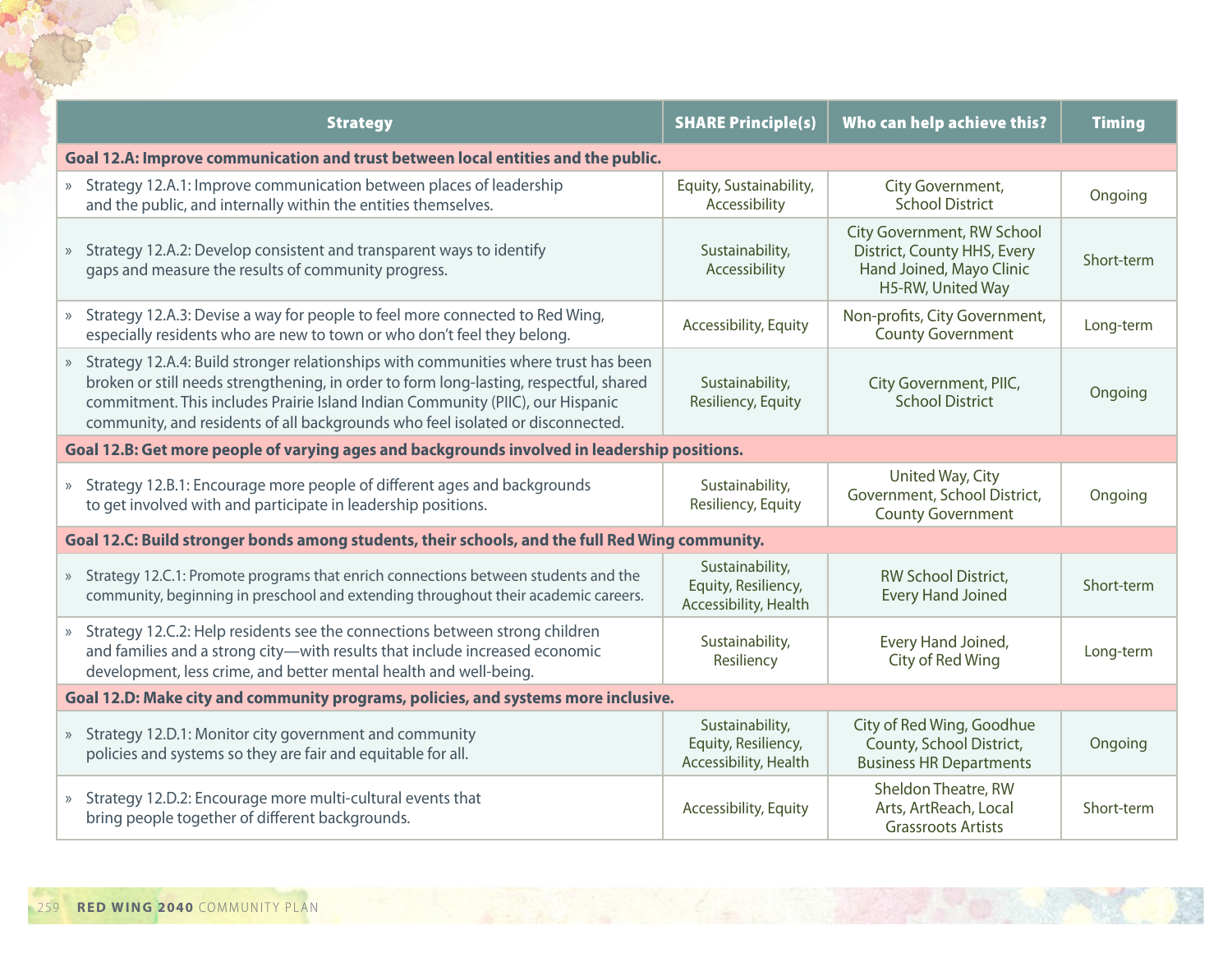| <b>Strategy</b>                                                                                                                                                                                                      | <b>SHARE Principle(s)</b>                                    | Who can help achieve this?                                                                                                                                                                                 | <b>Timing</b> |  |  |
|----------------------------------------------------------------------------------------------------------------------------------------------------------------------------------------------------------------------|--------------------------------------------------------------|------------------------------------------------------------------------------------------------------------------------------------------------------------------------------------------------------------|---------------|--|--|
| Goal 13.A: Red Wing's Police Department (RWPD), through partnerships and collaborations with<br>residents, will provide the highest quality of life for our diverse community.                                       |                                                              |                                                                                                                                                                                                            |               |  |  |
| » Strategy 13.A.1: Improve the personal safety of everyone<br>in our neighborhoods, businesses, and schools.                                                                                                         | Sustainable,<br>Healthy, Accessible,<br>Resilient, Equitable | City departments including<br>police, public works,<br>engineering, and community<br>engagement; county law<br>enforcement and courts;<br>school district, residents<br>from the whole community           | Ongoing       |  |  |
| » Strategy 13.A.2: Provide community-policing innovation that delivers<br>equitable and consistent service for all members of our community.                                                                         | Sustainable,<br>Healthy, Accessible,<br>Resilient, Equitable | <b>Police Department working</b><br>with state agencies that<br>deliver the training; plus<br>neighbors, including those<br>from diverse communities,<br>and other organizations<br>such as HOPE Coalition | Ongoing       |  |  |
| Goal 13.B: Strengthen risk-management practices through all city-related safety departments                                                                                                                          |                                                              |                                                                                                                                                                                                            |               |  |  |
| » Strategy 13.B.1: Improve community awareness, knowledge,<br>and prioritization of emergency preparedness.                                                                                                          | Sustainable,<br>Healthy, Resilient                           | <b>Emergency management</b><br>team, City communications<br>department, community<br>organizations to share<br>the information                                                                             | Short-term    |  |  |
| » Strategy 13.B.2: Develop, maintain, and assess emergency preparedness<br>plans that mitigate all hazards and build resiliency.                                                                                     | Sustainable, Resilient                                       | Emergency management team                                                                                                                                                                                  | Short-term    |  |  |
| Goal 13.C: Red Wing's Fire Department will provide the community with the highest level of fire suppression,<br>advanced medical care, technical rescue, disaster management, fire prevention, and public education. |                                                              |                                                                                                                                                                                                            |               |  |  |
| » Strategy 13.C.1: Increase customer service and engagement with the public.                                                                                                                                         | Healthy, Accessible,<br>Equitable                            | Fire department staff<br>and leadership, City<br>community engagement<br>staff; organizations and<br>businesses willing to get<br>trainings and assessments                                                | Short-term    |  |  |
| » Strategy 13.C.2: Strengthen internal management<br>and training to ensure top-quality staff.                                                                                                                       | Sustainable,<br>Resilient, Equitable                         | Fire department leadership                                                                                                                                                                                 | Short-term    |  |  |
| » Strategy 13.C.3: Maintain quality equipment, apparatus, facilities, and technology<br>to meet the mission of the department and the needs of the community.                                                        | Sustainable, Resilient                                       | Fire department leadership<br>and staff, City Council                                                                                                                                                      | Ongoing       |  |  |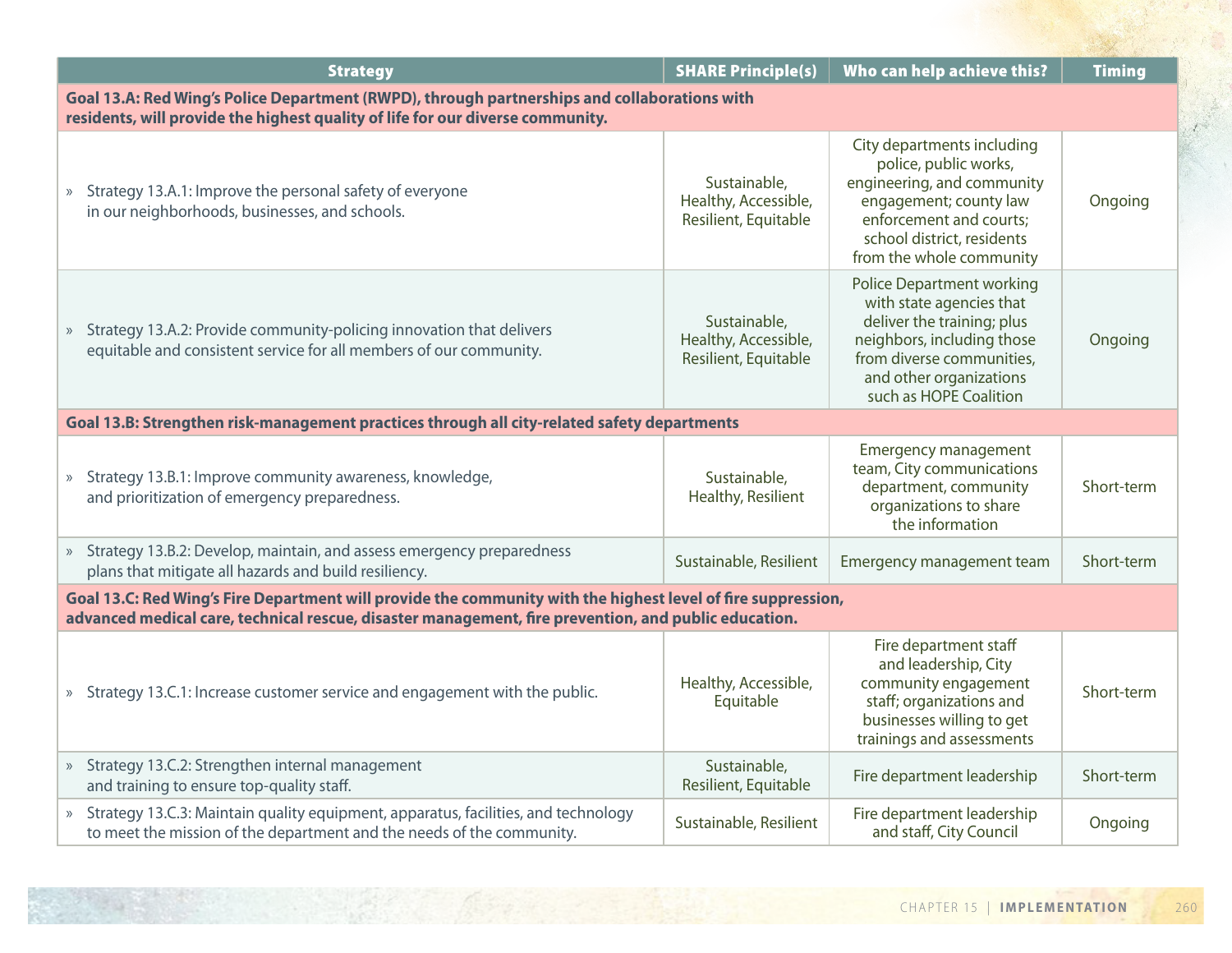|                                                                                                                                                                                                      | <b>Strategy</b>                                                                                                                                                                                | <b>SHARE Principle(s)</b>                                      | Who can help achieve this?                                                                                                                              | <b>Timing</b> |  |
|------------------------------------------------------------------------------------------------------------------------------------------------------------------------------------------------------|------------------------------------------------------------------------------------------------------------------------------------------------------------------------------------------------|----------------------------------------------------------------|---------------------------------------------------------------------------------------------------------------------------------------------------------|---------------|--|
| Goal 14.A: Build an outstanding school district with innovative, safe, respectful schools where staff feel<br>supported and all students are connected and can succeed academically and emotionally. |                                                                                                                                                                                                |                                                                |                                                                                                                                                         |               |  |
|                                                                                                                                                                                                      | » Strategy 14.A.1: Fully implement the School District's Education Plan                                                                                                                        | Sustainability, Health,<br><b>Accessibility, Resiliency</b>    | School District, Businesses,<br>Non-profits, Government                                                                                                 | Ongoing       |  |
|                                                                                                                                                                                                      | » Strategy 14.A.2: Improve school climate for the social/<br>emotional well-being of all students                                                                                              | Health, Resiliency,<br>Equity                                  | <b>School District</b>                                                                                                                                  | Short         |  |
|                                                                                                                                                                                                      | » Strategy 14.A.3: Attract and retain high-quality teachers by<br>providing ways for teachers and staff to be the best in their<br>arena by empowering them to reach excellence                | Sustainability,<br>Resiliency, Equity                          | <b>School District (Teachers</b><br>and school board)                                                                                                   | Short         |  |
|                                                                                                                                                                                                      | Goal 14.B: Create an environment where the whole community feels responsible for the education and well-being of all its children.                                                             |                                                                |                                                                                                                                                         |               |  |
|                                                                                                                                                                                                      | » Strategy 14.B.1: Help the community understand why creating<br>this kind of community-where everyone is responsible for its<br>children-is essential for making our town thrive and prosper. | Sustainability,<br>Resiliency, Equity                          | Every Hand Joined, School<br>District, City, Businesses,<br>Public Library, Non-profits                                                                 | Long          |  |
|                                                                                                                                                                                                      | » Strategy 14.B.2: Expand mentoring programs for all youth                                                                                                                                     | Sustainability,<br>Health, Accessibility<br>Resiliency, Equity | Youth Outreach, School District,<br><b>Community Development</b><br>Organizations, Chamber of<br>Commerce, Red Wing, Ignite,<br>City, Every Hand Joined | Short         |  |
|                                                                                                                                                                                                      | » Strategy 14.B.3: Foster engagement with the broader community<br>through activities and programs so more people are connected<br>and responsible for our children's well-being               | Sustainability,<br>Health, Accessibility<br>Resiliency, Equity | School District, Faith-Based<br>Communities, Library, City,<br>Chamber of Commerce,<br><b>Economic Development</b><br>Orgs, Whole Community             | Short         |  |
|                                                                                                                                                                                                      | Goal 14.C: Strengthen educational opportunities citywide for people of all ages.                                                                                                               |                                                                |                                                                                                                                                         |               |  |
|                                                                                                                                                                                                      | » Strategy 14.C.1: Develop a visionary, forward-thinking plan and overall outlook<br>toward citywide education so Red Wing can consistently adapt to the future.                               | Sustainability,<br>Health, Accessibility<br>Resiliency, Equity | School District, Library,<br>Community Education,<br>City, Full Community                                                                               | Long          |  |

 $50^{11}$ 

TOP